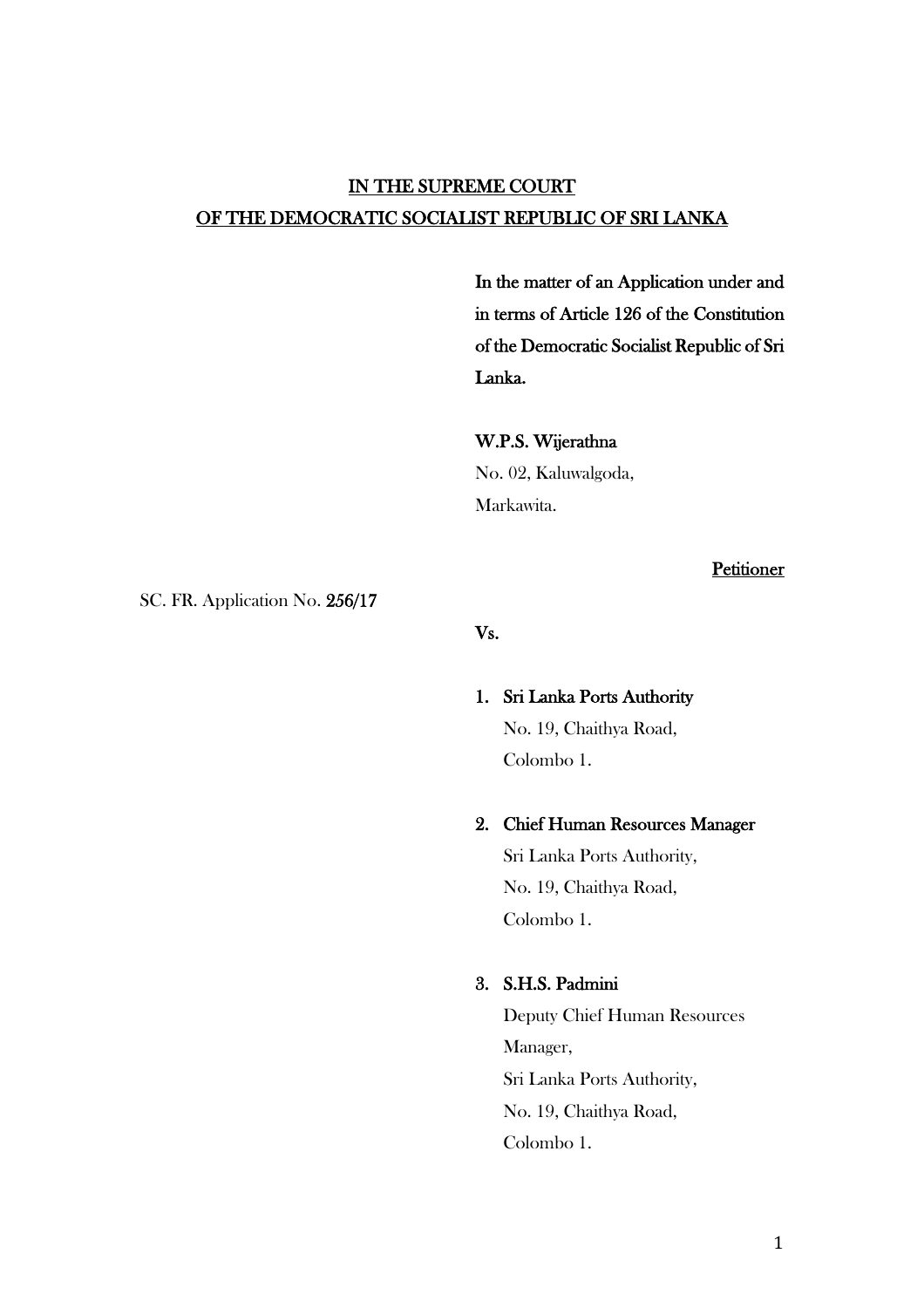## 4. A. Hewawitharana

Harbour Master, Sri Lanka Ports Authority No. 19, Chaithya Road, Colombo 1.

## 5. S.A.R. Jayathilaka

Chief Fire Officer, Sri Lanka Ports Authority, No. 19, Chaithya Road, Colombo 1.

# 6. Nelum Anawarathna

Acting Chief Human Resources Manager, Sri Lanka Ports Authority, No. 19, Chaithya Road, Colombo 1.

## 7. Nirmal De Fonseka

Manager, Mahapola Training Centre, Sri Lanka Ports Authority, No. 19, Chaithya Road, Colombo 1.

## 8. B.M. Anulawathie

Deputy Chief Manager of Administrative and Engineering, Sri Lanka Ports Authority, No. 19, Chaithya Road, Colombo 1.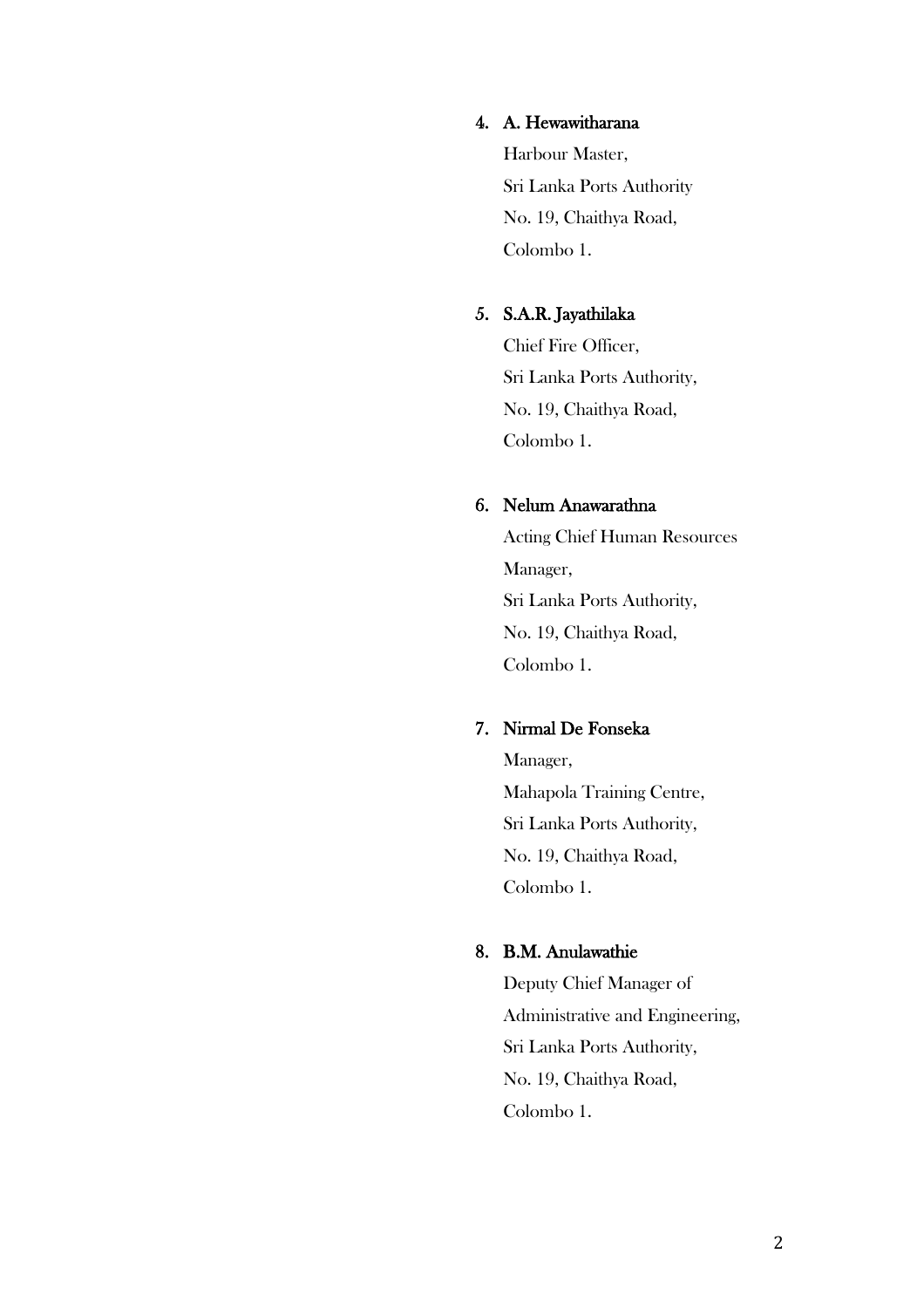## 9. R.G. Hettiarachchi

Superintendent of Audit, Auditor General's Department, No. 306/72, Polduwa Road, Battaramulla.

## 10. Auditor General

Auditor General's Department, No. 306/72, Polduwa Road, Battaramulla.

# 11. Honourable Attorney General

Attorney General's Department, Colombo 12.

# **Respondents**

| Before:     | Hon. Murdu N.B. Fernando, PC, J.                               |
|-------------|----------------------------------------------------------------|
|             | Hon. S. Thurairaja, PC, J.                                     |
|             | Hon. Yasantha Kodagoda, PC, J.                                 |
|             |                                                                |
| Counsel:    | Niranjan de Silva with Kalhara Gunawardana for the Petitioner. |
|             | Sureka Ahmed, State Counsel for the Respondents.               |
| Argued on:  | $9th$ July 2020                                                |
| Decided on: | $11th$ December, 2020                                          |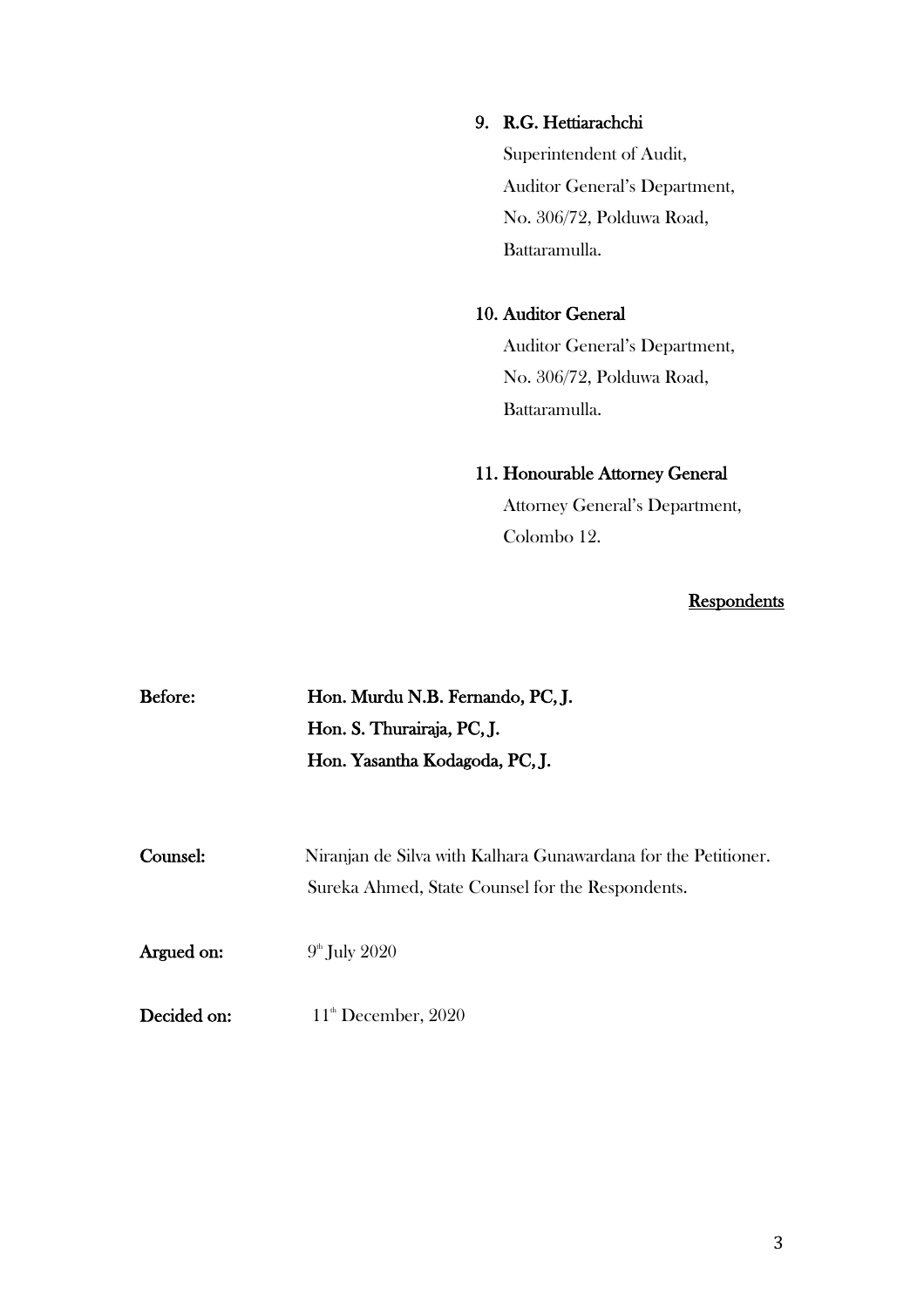#### JUDGMENT

## YASANTHA KODAGODA, PC, J.

This Judgment relates to an Application filed in terms of Article 126 of the Constitution by one W.P.S. Wijerathna (hereinafter referred to as "the Petitioner") alleging the infringement of his Fundamental Rights guaranteed by the Constitution, and seeking inter-alia a declaration that his Fundamental Rights guaranteed by Articles 12(1) and 14(1)(g) of the Constitution have been violated by one or more of the Respondents to this Application.

### Position of the Petitioner

By his Petition to this Court dated 17<sup>th</sup> July 2017, the Petitioner stated that, on  $5^{\text{th}}$  January 1987, he joined the Sri Lanka Ports Authority (hereinafter sometimes referred to as "the 1<sup>\*</sup> Respondent Authority") as a 'Fireman'. Consequently, he had been attached to the 'Fire Brigade' of the Sri Lanka Ports Authority (1<sup>\*</sup> Respondent Authority). Following confirmation in service, he served the  $1<sup>*</sup>$  Respondent as a Fireman for a continuous period of 15 years. In March 1998, the Petitioner has passed the preliminary examination of the Institution of Fire Engineers, which according to the Petitioner amounts to a 'Diploma'. On  $15<sup>th</sup>$  October 2001, the Petitioner was appointed as a 'Landing and Delivery Clerk' of the  $1^*$  Respondent Authority. Though the Petitioner has not specifically stated in his affidavit, it became apparent at the argument stage of this Application, that this appointment was sequel to the Petitioner having applied for that post, and being selected. In view of that appointment, the Petitioner left the Fire Brigade and became attached to the Supply & Services Division of the  $1^*$  Respondent Authority. The Petitioner continues to-date to function as a 'Landing and Delivery Clerk' of the  $1<sup>*</sup>$ Respondent Authority.

In 2006, the Chief Human Resources Manager (hereinafter referred to as 'the  $2^{nd}$ Respondent") of the  $1$ <sup>\*</sup> Respondent Authority called for applications for the post of 'Station Officer' of the Fire Brigade of the  $1$ <sup>st</sup> Respondent Authority. Since he had the requisite minimum qualifications to be eligible for appointment as 'Station Officer', he preferred an application for the post. However, he had not been recruited on the premise that, the Petitioner had not completed the required period of 'continuous service' at the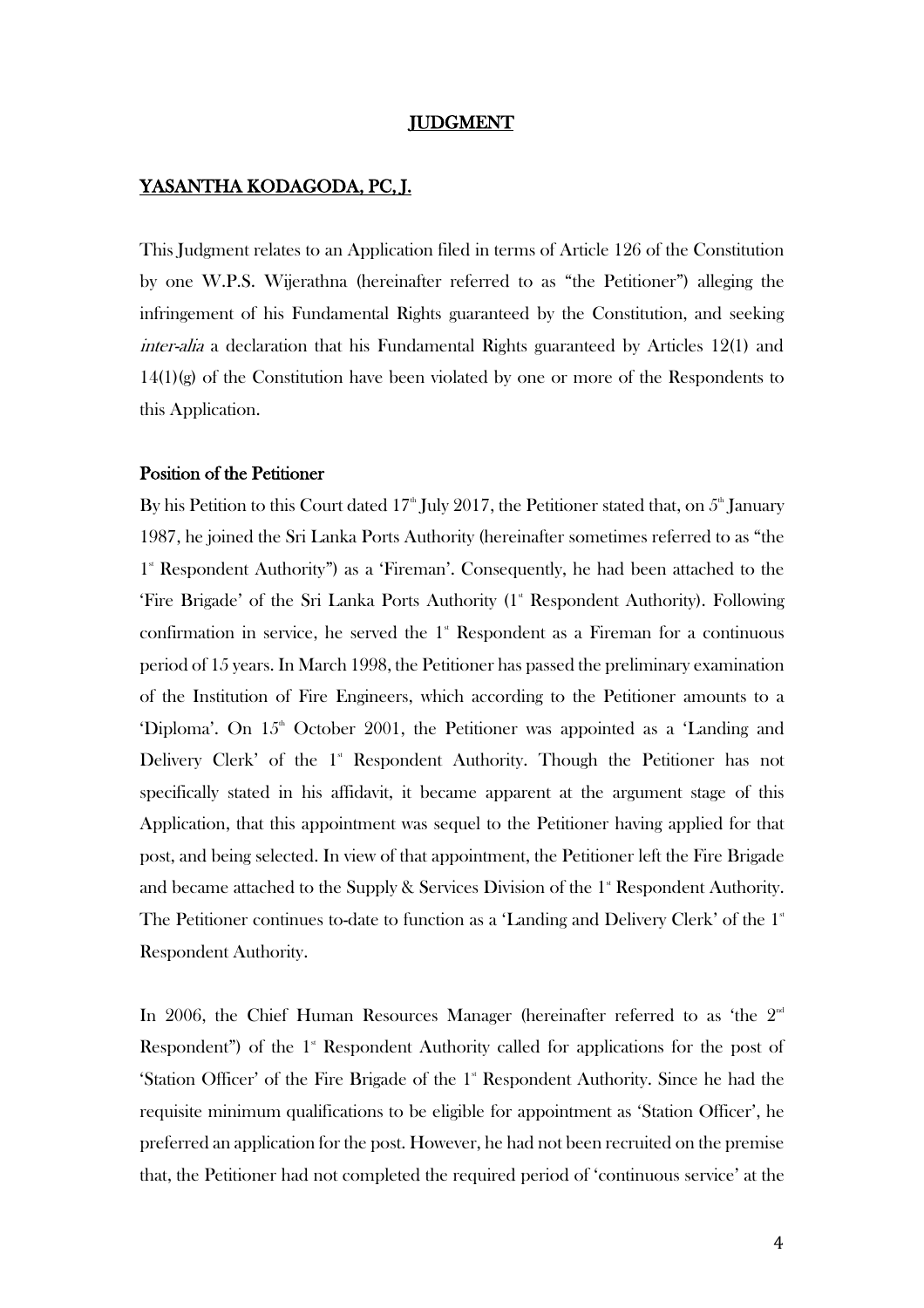Fire Brigade of the  $1^*$  Respondent Authority. In his Petition to this Court, the Petitioner has not impugned the decision of the  $2<sup>nd</sup>$  Respondent acting on behalf of the  $1<sup>*</sup>$ Respondent Authority in not having appointed him to the post of 'Station Officer' of the Fire Brigade, on that occasion.

By a Notice dated  $28<sup>th</sup>$  March 2012, the  $2<sup>nd</sup>$  Respondent once again called for applications to fill the post of 'Station Officer' of the Fire Brigade of the 1<sup>st</sup> Respondent Authority. According to the said Notice calling for applications (a copy of which was produced attached to the Petition marked "P4"), to be eligible for appointment for the post of 'Station Officer', an applicant had to possess the following three qualifications ('minimum / threshold qualifications'):

(1) Be a permanent employee of the  $1$ <sup>\*</sup> Respondent Authority.

(2) Satisfy one out of the three following eligibility criteria referred to in the said Notice:

(i) Passed three subjects at the GCE  $(A/L)$  examination at the same sitting, possess a level five certificate of National Vocational Qualification certified by the Institute of Fire Engineers and 3 years experience in the 'T/NT wage scale'.

(ii) Passed six subjects including Language and Mathematics at the GCE (O/L) examination in not more than two sittings, possess a level five certificate of National Vocational Qualification certified by the Institute of Fire Engineers and 5 years experience in the  $T/NT$  wage scale.

(iii) Performed minimum of 20 years service at the  $1^*$  Respondent Authority, and out of that, eight years in the 'T/NT wage scale' and possess a level four certificate of National Vocational Qualification.

(3) Possess a 'satisfactory' level of performance.

The Notice further stated that, applicants would be required to (a) sit and pass written and practical tests pertaining to professional experience, (b) pass the interview or if relevant to the post, pass the medical test. Though not of particular significance, it may be noted that, as per the Notice "P4", criteria "(b)" that is passing the interview and passing the medical test were *ex-facie* alternate requirements, as opposed to two distinct criteria to be accomplished to be successful. As the Petitioner possessed the eligibility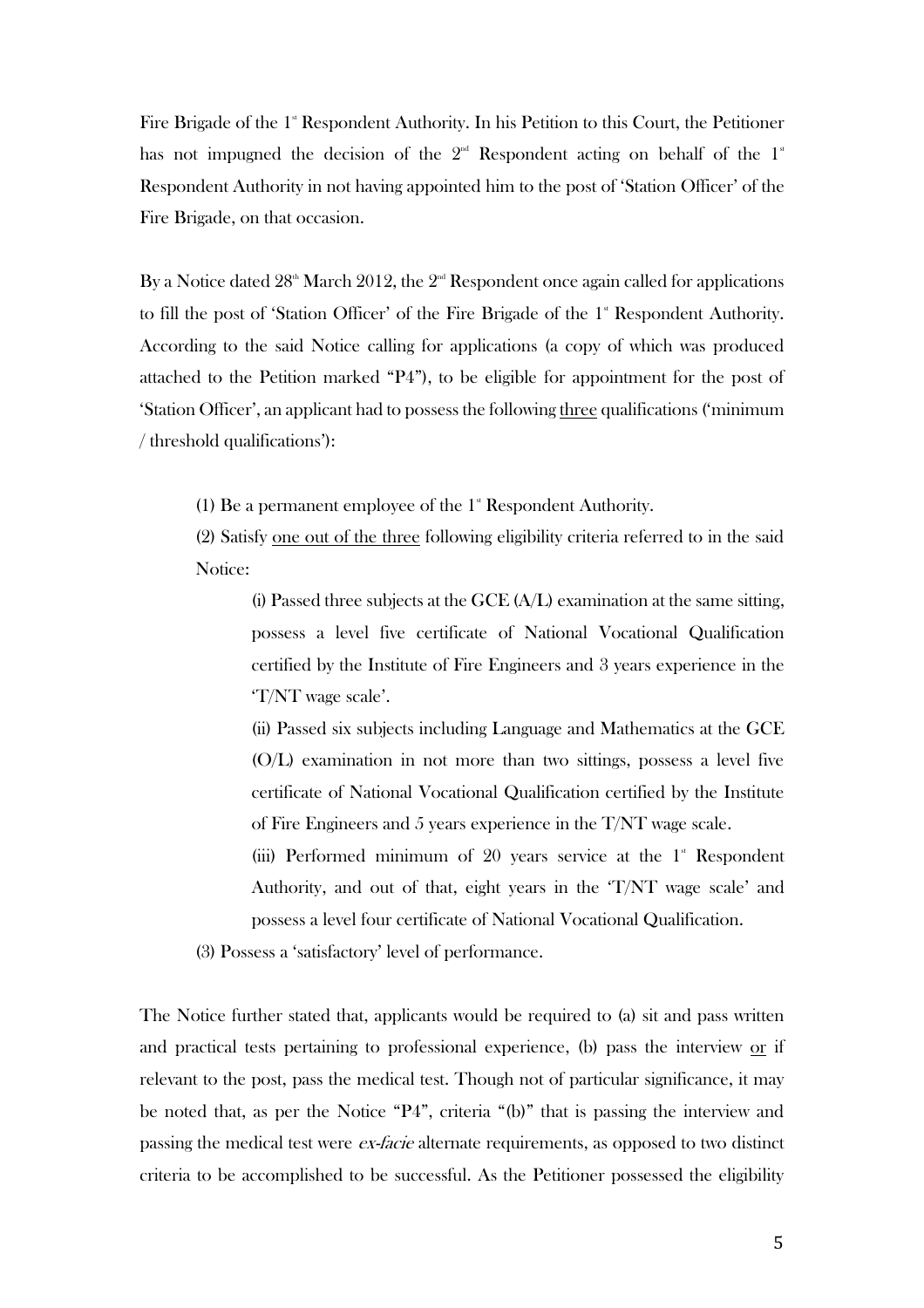criteria referred to in the Notice, he preferred an application for the post of 'Station Officer'.

Subsequently, the Petitioner had got to know that, by letter dated  $23^{\scriptscriptstyle \rm nd}$  April  $2013$ , the  $3^{\scriptscriptstyle \rm nd}$ Respondent - Deputy Chief Human Resources Manager of the Sri Lanka Ports Authority (hereinafter sometimes referred to as "the  $3<sup>rd</sup>$  Respondent") had notified the  $4<sup>th</sup>$ Respondent - Harbour Master of the  $1^s$  Respondent Authority (hereinafter sometimes referred to as "the 4<sup>th</sup> Respondent") that though six applications had been received for the vacancy of 'Station Officer', the Petitioner was the only qualified applicant, and in the circumstances had sought the 'consent' of the  $4<sup>th</sup>$  Respondent to hold an interview and a practical examination as components of the selection process. In response, by letter dated  $11<sup>th</sup>$  May 2013, the  $4<sup>th</sup>$  Respondent had taken up the position that he was 'not agreeable' to the holding of the interview and the practical examination, on the premise that, the Petitioner had not completed the required period of 'continuous service' at the Fire Brigade of the  $1^{\circ}$  Respondent Authority. In the circumstances, notwithstanding the fact that the Petitioner was the only eligible applicant, he was not called for an interview and was not required to face a practical examination. Accordingly, the Petitioner was not appointed to the post of 'Station Officer'.

The Petitioner claims that, (a) he was the only applicant who had successfully met the required minimum / threshold qualifications, (b) at the time he preferred the afore-stated Application, he had served the Fire Brigade of the  $1<sup>*</sup>$  Respondent Authority for  $15$  years (though at the time he preferred the application he was not attached to the Fire Brigade and was attached to another Division of the  $1<sup>*</sup>$  Respondent Authority), (c) there was no rule at the Sri Lanka Ports Authority that only persons employed at a particular Division were entitled to an appointment to a higher position within that same Division, and (d) 65 Firemen of the Fire Brigade of the  $1^{\circ}$  Respondent Authority had signed a letter dated  $20<sup>th</sup>$  June 2013 which was addressed to the Director of Human Resources of the  $1<sup>st</sup>$ Respondent Authority by the Petitioner, requesting that he be called for an interview for the position of 'Station Officer'. A copy of the said letter was submitted attached to the Petition marked "P6". This letter according to the Petitioner indicated that, none of those employed at the Fire Brigade had any objection to the Petitioner being called for an interview and for a practical examination being held to consider him being appointed to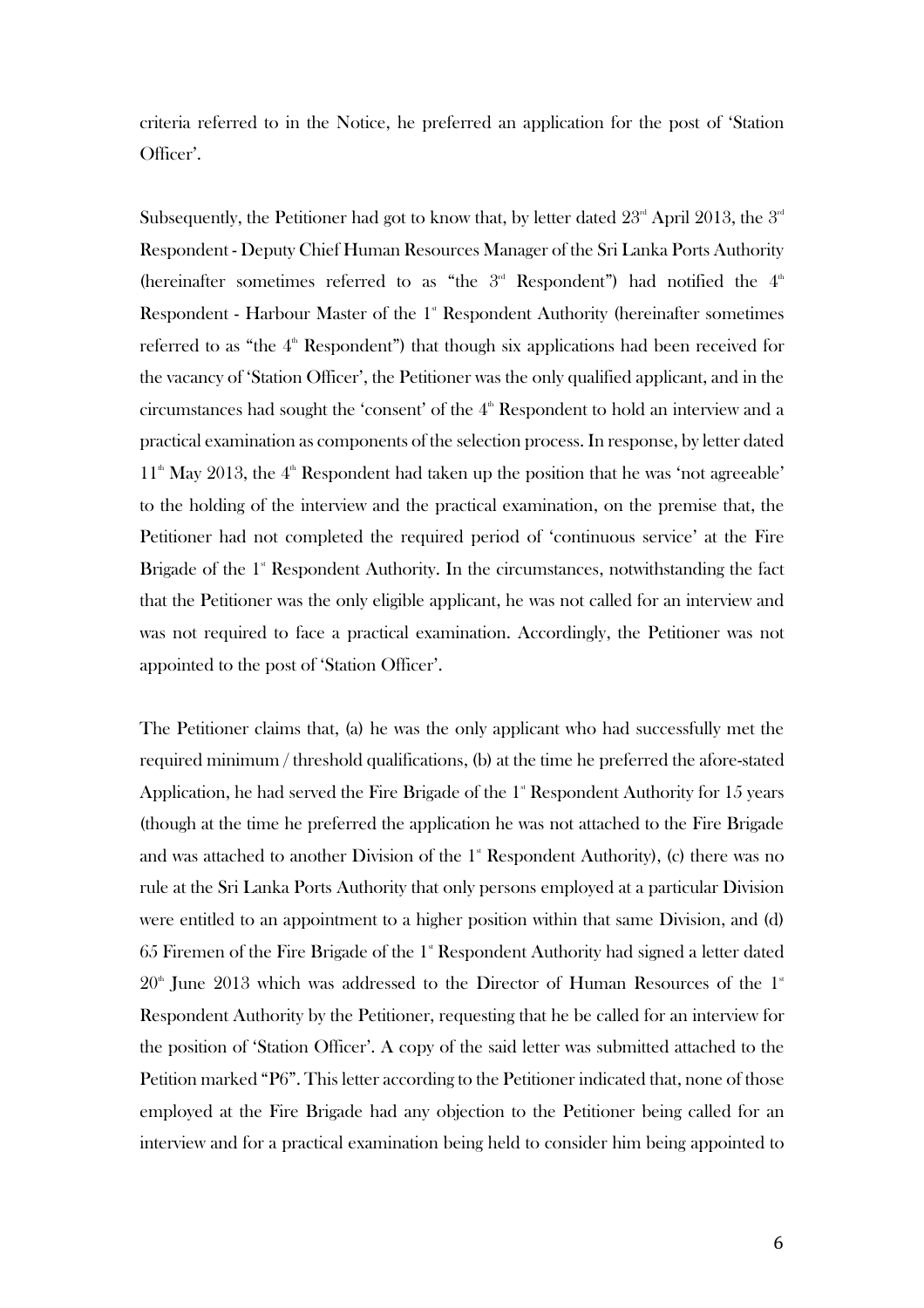the post of 'Station Officer'. It appears that, there was no favourable response to the Petitioner's letter dated 20<sup>th</sup> June 2013.

Being aggrieved by his not being called for an interview, the Petitioner had by letters dated  $21^*$  and  $28^{\text{th}}$  December 2012 appealed to the Chairman of the  $1^*$  Respondent Authority to issue a direction to the Human Resources and Development Division to call him for an interview for the post 'Station Officer'. Consequently, by letter dated  $23<sup>rd</sup>$ September 2013, the Petitioner was called for an interview and a practical test, to be held on  $26<sup>th</sup>$  September 2013. Though the Petitioner does not specifically disclose so, according to material placed before this Court and the submissions made by learned Counsel, it is evident that the Petitioner had presented himself for both the interview and the practical test. The Petitioner claims that, he was not notified of the outcome of the interview and the practical test.

In 2014, an audit had been conducted by the Auditor General's Department regarding the vacancy of the post 'Station Officer' not having been filled. The circumstances under which this audit was commissioned and held, have not been placed before this Court by either party. However, a copy of the corresponding Report dated  $13<sup>th</sup>$  November 2014 authored by Superintendent of Audit R.G. Hettiarachchi of the Auditor General's Department (hereinafter referred to as 'the  $9<sup>th</sup>$  Respondent') and addressed to the Chairman of the Sri Lanka Ports Authority was presented to this Court attached to the Petition marked "P8". According to "P8", the  $9<sup>th</sup>$  Respondent had formed the opinion that, notwithstanding the Petitioner having fulfilled the eligibility criteria, the reason as to why the Petitioner was not called for an interview and for a practical test in response to his application tendered in 2012, was because the divisional head, namely, the Harbour Master  $(4<sup>th</sup>$  Respondent) having refused to give his 'consent', and due to the Human Resources Division of the 1<sup>st</sup> Respondent Authority seeking to delay the selection process until a workman of the Fire Brigade became eligible for the post of 'Station Officer'. The  $9<sup>th</sup>$  Respondent in his Report further observes that, (a) the  $1<sup>st</sup>$  Respondent Authority does not have a policy of making appointments to higher positions, only from among eligible employees of the same Division, and (b) the relevant 'scheme of recruitment' does not contain a condition which requires the position in issue to be filled from among only serving employees of the relevant Division, in this instance the 'Fire Brigade'. As regards the interview held in 2013, the Report comments adversely regarding (a) the composition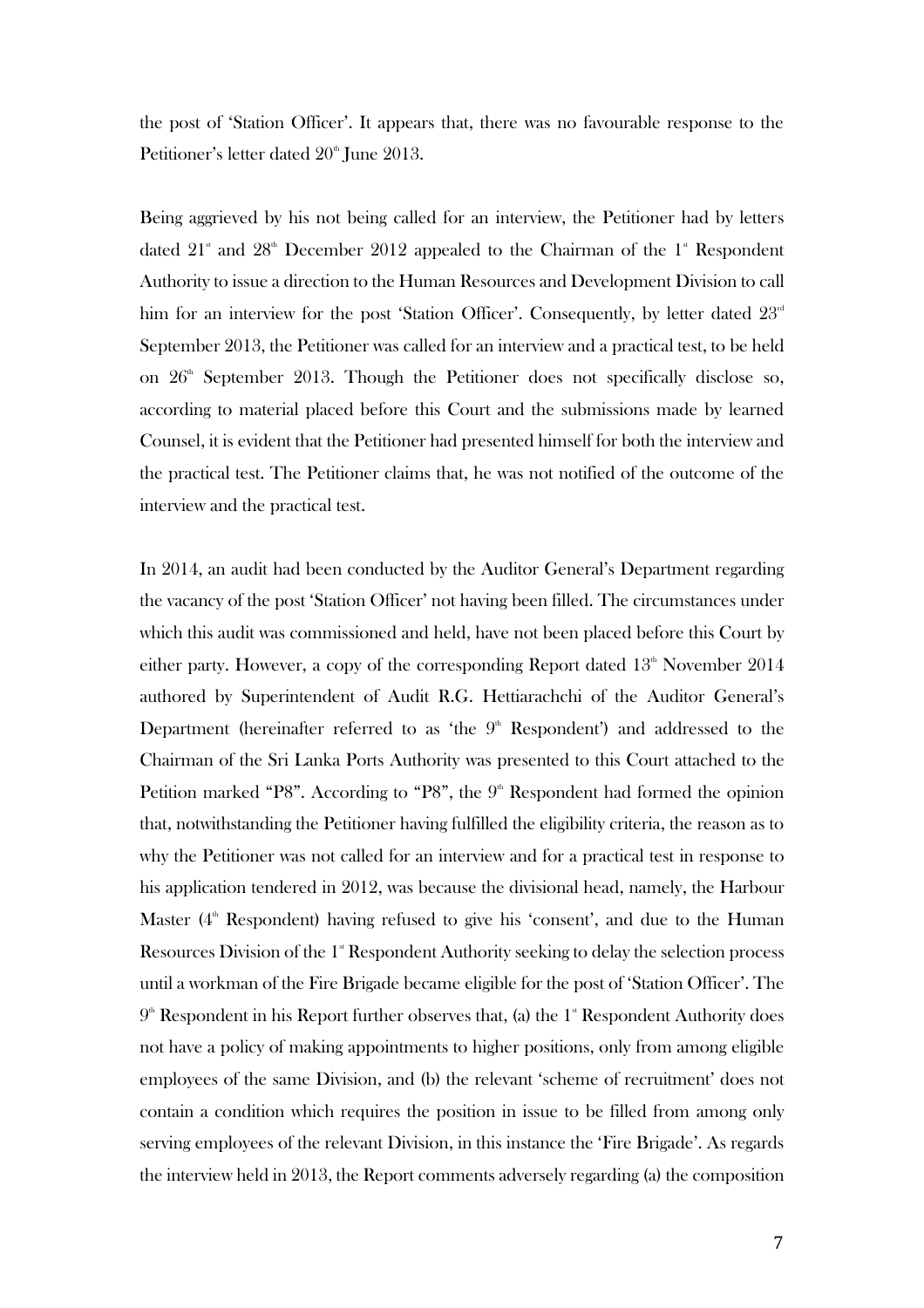of the interview panel which interviewed the Petitioner (in that it comprised of a nominee of the  $4<sup>th</sup>$  Respondent, which was contrary to precedent), and (b) the nature of the sole question asked from the Petitioner at the interview and the corresponding comment entered in the mark sheet. Further, regarding the practical test, the Report comments adversely on (a) the short notice given to the Petitioner to get ready for the practical test (eighteen hours), and (b) the marks assigned to the Petitioner by the nominee of the  $4<sup>th</sup>$ Respondent, notwithstanding his having asked only a single question regarding a particular chemical substance. The Report reveals that the Petitioner had scored 30 out of 45 marks at the interview and 59 out of 100 marks at the practical test. In view of the foregoing reasons, having concluded that the entire process had resulted in an 'injustice' being caused to the Petitioner, the  $8<sup>th</sup>$  Respondent has sought observations from the Chairman of the  $1<sup>*</sup>$  Respondent Authority regarding the contents of the Report, and information on what steps he proposes to take with regard to the filling of the relevant vacancy.

Following the release of the Audit Report ("P8"), an inquiry had been held at the  $1^*$ Respondent Authority, and consequently, a decision had been taken to hold a fresh interview. The Petitioner had protested at the holding of the interview for the second time without releasing the results of the initial interview. However, a fresh interview had been held on  $11^{\text{th}}$  March 2016. It is evident that only the Petitioner had been called for that interview too. On that occasion, the interview panel assigned to the Petitioner 28 out of 40 marks for his performance at the interview, and 40 marks for the 'trade test', seemingly out of 60 marks. Thus, the Petitioner had scored a total of 68 marks. According to the Petitioner, the interview panel had 'recommended' the appointment of the Petitioner to the post of 'Station Officer'. The Petitioner alleges that, notwithstanding the recommendation of the interview panel, the Acting Chief Human Resources Manager (presently functioning as the Manager of the Mahapola Training Centre of the 1<sup>\*</sup> Respondent Authority and cited as the 7<sup>\*</sup> Respondent) had recommended that the interview findings be 'cancelled' and fresh applications be called for the post of 'Station Officer'. Accordingly, a fresh Notice calling for applications had been published. A copy of the said Notice dated  $19<sup>th</sup>$  June 2017 was produced before this Court attached to the Petition marked "P13". The Petitioner alleges that, without selecting him based on the results of the interview held on  $11<sup>th</sup>$  March 2016, the process of selection was delayed till another person became eligible to apply for the post of 'Station Officer'.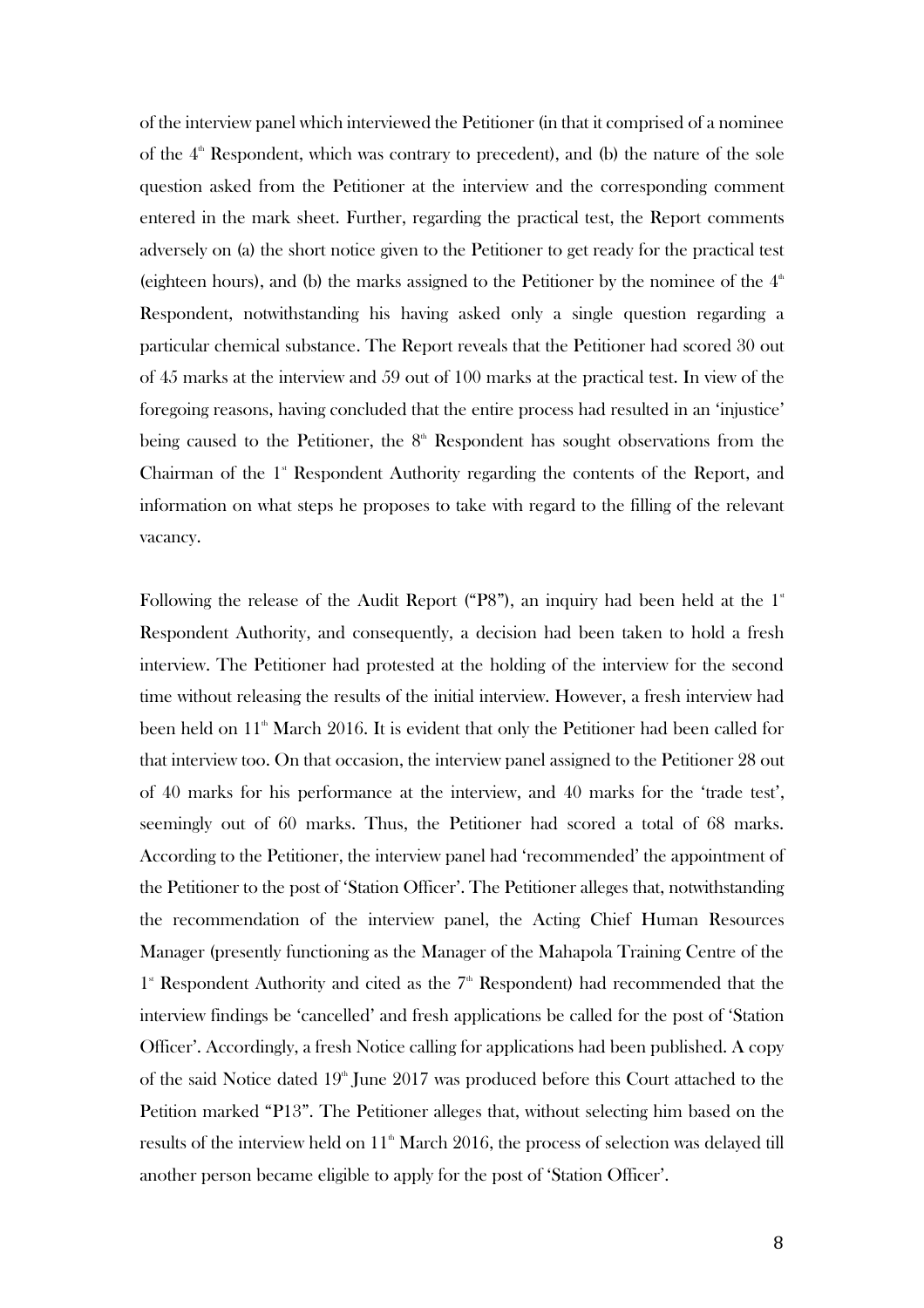In the foregoing circumstances, the Petitioner alleged that, not having appointed him to the post of 'Station Officer' of the Fire Brigade of the Sri Lanka Ports Authority based on the interview for that post held on  $11<sup>th</sup>$  March 2016 and calling for fresh applications as reflected in Notice dated  $19<sup>th</sup>$  June 2017 (produced marked "P13") was arbitrary, capricious and unreasonable and was an infringement of his Fundamental Rights guaranteed by Articles 12(1) and 14(1)(g) of the Constitution.

#### Leave to proceed and grant of interim relief

Following the issue of Notice of this Application to the Respondents, the Petitioner's Application was sought to be Supported on  $10<sup>th</sup>$  August 2017. On that occasion, the Honourable Attorney General (cited as the  $11<sup>th</sup>$  Respondent) who was represented by learned State Counsel, sought time to obtain instructions from the other Respondents. Learned State Counsel submitted that, the Respondents will not take steps to hold interviews sequel to the issue of the Notice calling for application ("P13") until this Application was Supported. On that occasion, this Court directed the Respondents to submit to Court the marks sheets of the previous interviews held by the  $1$ <sup>\*</sup> Respondent Authority in respect of the post of 'Station Officer'. The Respondents complied with the said order of Court, by producing the marks sheets pertaining to the interviews held on  $26<sup>th</sup>$  September 2013 ("X3A"),  $10<sup>th</sup>$  February 2016 ("X2") and  $11<sup>th</sup>$  March 2016 ("X1").

On  $27<sup>th</sup>$  October 2017, having heard submissions of both the learned counsel for the Petitioner and the learned State Counsel for the Attorney General, this Court decided to grant leave to proceed to the Petitioner in respect of the alleged infringement of his Fundamental Rights guaranteed in terms of Articles 12(1) and 14(1)(g) of the Constitution. The Court also granted a Stay Order as prayed in paragraph "e" of the prayer to the Petition, staying further processing of applications received in response to Notice dated  $19^{\text{th}}$  June 2017 ("P13") and staying until the final determination of this Application the holding of interviews, and practical examinations, and making an appointment to the post of 'Station Officer' of the Fire Brigade of the  $1$ <sup>s</sup> Respondent Authority. The Respondents were given time to file Objections to the Application, and the matter was fixed for Argument. Accordingly, Statement of Objections of the  $1<sup>*</sup>$ Respondent Authority was filed on  $1^{\circ}$  June 2018 and Counter Affidavit of the Petitioner was filed on  $25^{\text{th}}$  November 2019.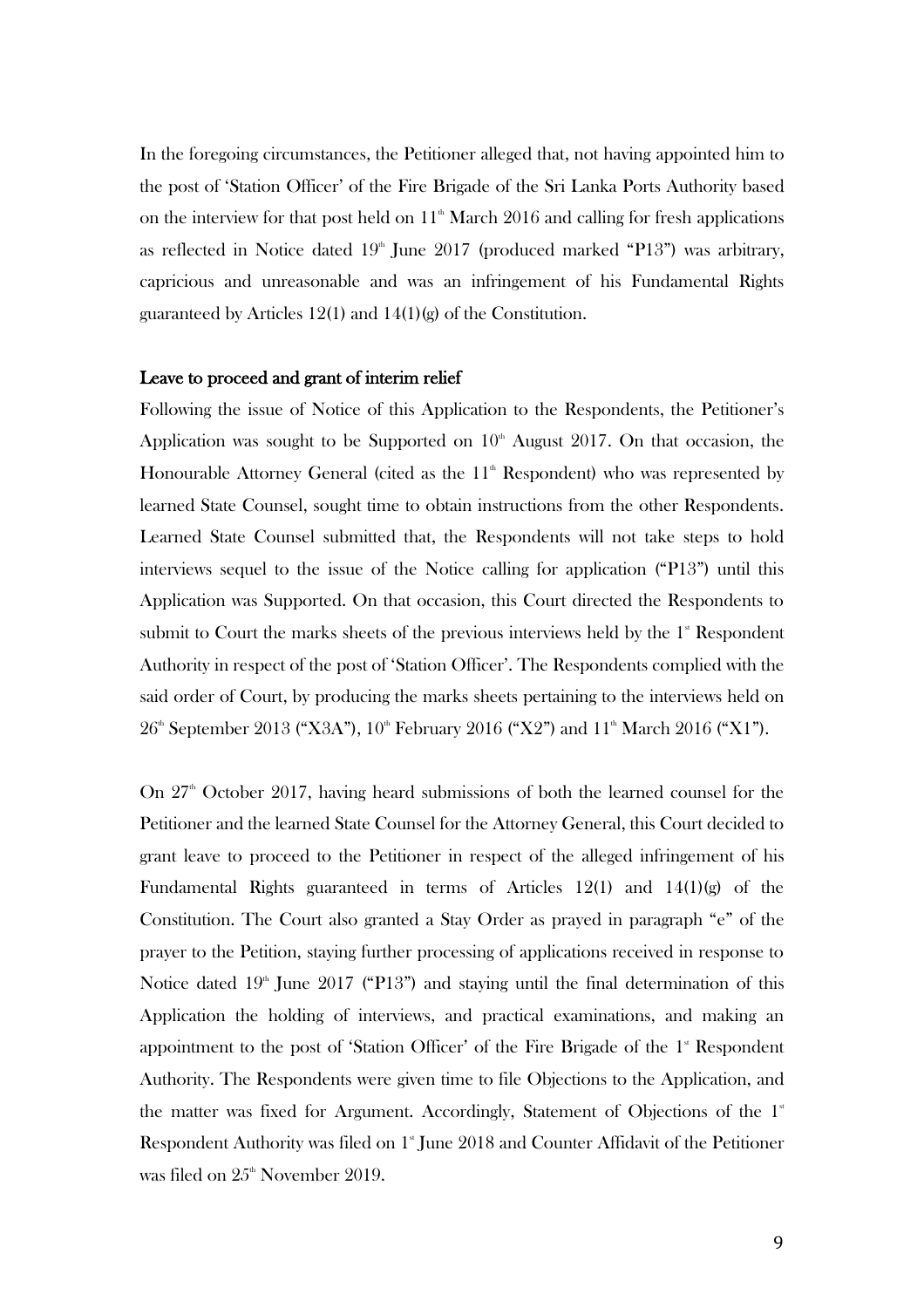On 28<sup>th</sup> November 2019, learned State Counsel made an application to this Court on behalf of the 1<sup>st</sup> Respondent Authority. She submitted that, in addition to the vacancy of the post 'Station Officer' to which the Petitioner had applied, due to the retirement of an employee, another vacancy of the same post had arisen. In the circumstances, she sought permission of this Court to call for applications to fill such second vacancy. Having heard Counsel, this Court allowed the said application, since the  $1<sup>*</sup>$  Respondent Authority undertook to retain the previous vacancy to be filled by the Petitioner, in the event this Court holding in favour of the Petitioner.

#### Position of the Respondents

The position of the Respondents is reflected in the affidavit filed on behalf of the  $1<sup>*</sup>$ Respondent Authority by its Managing Director H.D.A. Sarath Kumara Premachandra. In his affidavit, referring to the first occasion when applications for the post of 'Station Officer' were called in 2006, he has submitted that, there were two vacancies for the post of 'Station Officer', and seven candidates including the Petitioner had applied. Interviews had been held on  $10<sup>th</sup>$  April 2007. Following the adoption of the selection procedure, based on merit, three of the applicants had been selected. Of them, the interview panel had recommended the appointment of the first two applicants. The third had been placed on a waiting list. The Petitioner had received  $52\%$  marks and had been placed  $5\mathrm{^a}.$ Accordingly, the Petitioner had not been selected. As noted above, the Petitioner is not impugning his non-selection for the post of 'Station Officer' on that occasion.

Referring to the applications that were received in 2012 in response to Notice dated  $28<sup>th</sup>$ March 2013 ("P4"), the Managing Director admits that the Petitioner preferred an application for the post of 'Station Officer'. He asserts that, after the Petitioner submitted his application, there was an exchange of letters between the Chief Human Resources Manager and the Harbour Master, but does not venture to explain the purpose for which such an exchange of letters took place. Nor does he reveal the contents thereof. He has also refrained from stating the outcome of the exchange of these letters. He has further submitted in his affidavit that, pursuant to the Notice calling for applications dated  $28<sup>th</sup>$ March 2013, interviews were held on  $26<sup>th</sup>$  September 2013. The Petitioner was the sole candidate. Two out of the three interviewers had not recommended the appointment of the Petitioner. The relevant mark sheets were produced marked "R2(a)", "R2(b)" and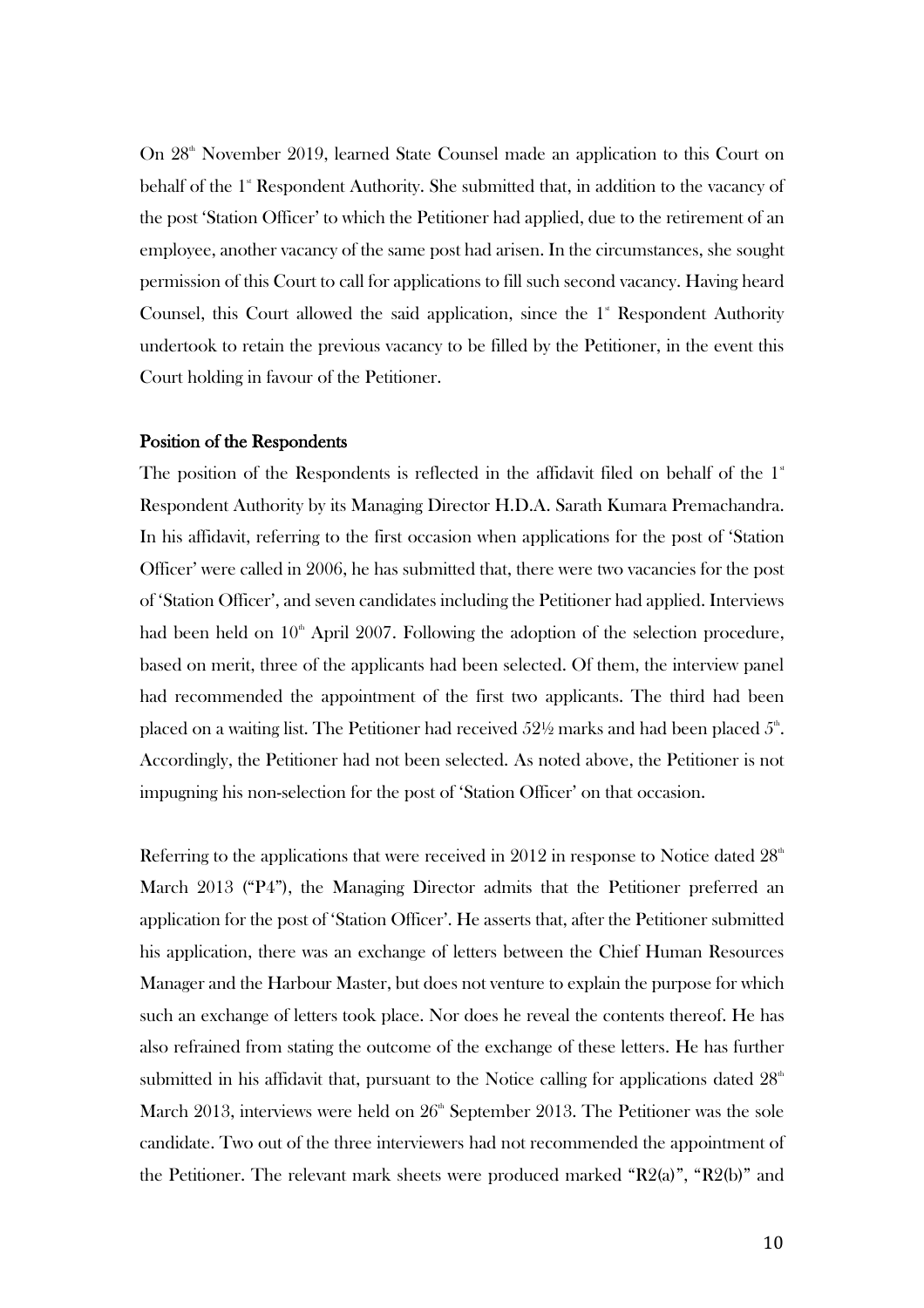$R2(c)$ ". In the circumstances, the Petitioner had not been selected. Along with the mark sheets, a letter dated  $27<sup>th</sup>$  September 2013 marked "R2(d)" was produced, addressed to the Chief Human Resources Manager by the Senior Harbour Safety Officer W.A.M.J Perera, who served as a member of the interview panel. The Managing Director of the 1<sup>\*</sup> Respondent Authority offers no explanation as to why this particular member of the interview panel wrote that letter to the Chief Human Resources Manager and what the latter's response was.

The Managing Director of the  $1<sup>*</sup>$  Respondent Authority has not contested the fact that an Audit was conducted by the  $9<sup>th</sup>$  Respondent, and that "P8" is a copy of the Audit Report. He has not commented on or disagreed with the findings contained therein. According to the Managing Director, after the audit query raised by the  $9<sup>th</sup>$  Respondent, a domestic inquiry had been conducted into this matter, and it was decided to hold fresh interviews. Hence, by letter dated  $8<sup>th</sup>$  February 2016, the Petitioner was called to face another interview to be held on  $10<sup>th</sup>$  February 2016. The Petitioner did not present himself for that interview. However, another interview was held on  $11<sup>th</sup>$  March 2016, and the Petitioner participated at that interview. He scored 68 marks, and members of the interview panel had recommended that the Petitioner be appointed to the post 'Station Officer'. However, according to the Managing Director, the selection process had 'not been concluded'. Thereafter, the Acting Chief Human Resources Manager had recommended the 'cancellation' of the interview held on  $11<sup>th</sup>$  March 2016. The Managing Director has not given any reason for the said recommendation to cancel the interview held on  $11<sup>th</sup>$  March 2016. Though not specifically stated, the Managing Director seems to imply that someone in authority had agreed with the said recommendation of the Acting Chief Human Resources Manager that the interview held on 11<sup>th</sup> March 2016 be cancelled, since he has in his affidavit acknowledged that once again a Notice dated  $19<sup>th</sup>$ June 2017 was published calling for applications all over again. Finally, the Managing Director of the 1<sup>st</sup> Respondent Authority has stated that, "the Petitioner does not possess requisite 'experience' to fulfill the duties of the post of Station Officer". However, he has not ventured to explain reasons for his view on the matter.

### Rebuttal of the Petitioner

By his affidavit dated  $25<sup>th</sup>$  November 2019, the Petitioner has stated that, the mark sheets tendered on behalf of the Respondents marked "R2(a)", "R2(b)" and "R2(c)" which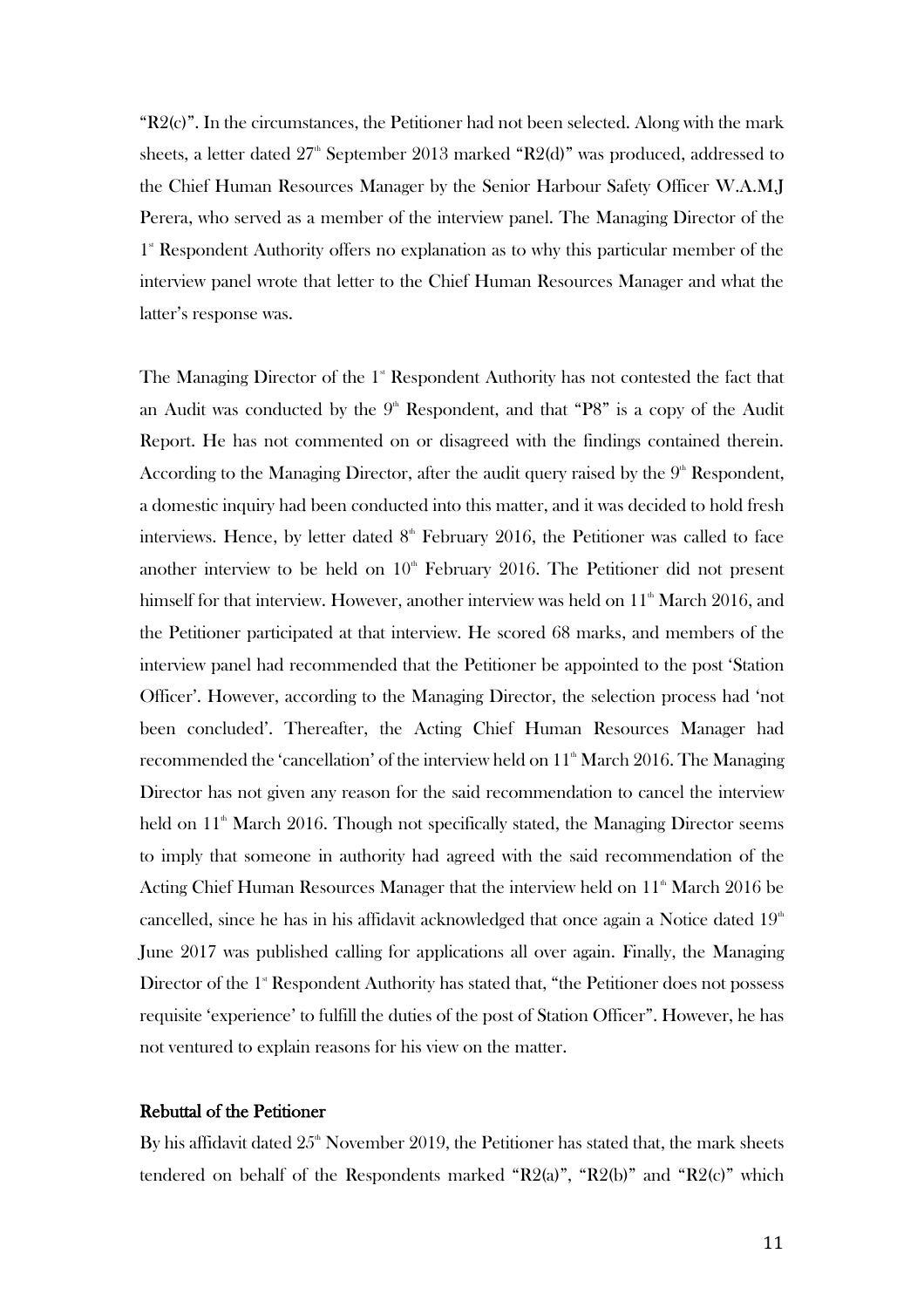reflect the marks assigned by three members of the interview panel who conducted the interview on  $26<sup>th</sup>$  September 2016, do not support the position taken up by the  $1<sup>st</sup>$ Respondent Authority that two out of the three interviewers had not recommended the appointment of the Petitioner. The Petitioner asserts that the letter dated  $27<sup>th</sup>$  September 2013 written by interview panel member W.A.M.J. Perera was a malicious act with the intention of preventing the Petitioner being appointed to the post of 'Station Officer'.

The Petitioner has asserted that, since the members of the interview panel that interviewed him on  $11<sup>th</sup>$  May 2016 had recommended that he be appointed to the post of 'Station Officer', he became entitled to be appointed to that post.

Denying the position of the  $1$ <sup>st</sup> Respondent Authority that the Petitioner does not have the requisite experience, the Petitioner has submitted that having served the Fire Brigade of the Sri Lanka Ports Authority for 15 years, he has acquired sufficient experience to fulfill the duties of the post of 'Station Officer' of that Fire Brigade.

### Submissions made on behalf of the Petitioner

Learned Counsel for the Petitioner having explained to Court the factual narrative referred to in the initial and counter Affidavits of the Petitioner and associated documents, submitted that, it is of particular importance to note that based on the performance of the Petitioner at the interview held on  $11<sup>th</sup>$  May 2016, the panel of interviewers had recommended the appointment of the Petitioner to the post of 'Station Officer'. In the circumstances, learned Counsel submitted that there was no reason whatsoever for the Petitioner to have been denied the appointment. He lay special emphasis on the findings contained in the Audit Report ("P8") prepared on behalf of the Auditor General by the  $9^{\text{th}}$  Respondent, and drew the attention of the Court to the finding that an 'injustice had been caused to the Petitioner' by not appointing him to the post of 'Station Officer'. Learned Counsel further submitted that, the refusal on the part of the Respondents to appoint the Petitioner to the post of 'Station Officer' was arbitrary, capricious, unreasonable and was an infringement of the Fundamental Rights of the Petitioner guaranteed under Articles 12(1) and 14(1)(g) of the Constitution. Learned Counsel for the Petitioner drew the attention of Court to his Written Submission, which the Court found to be useful.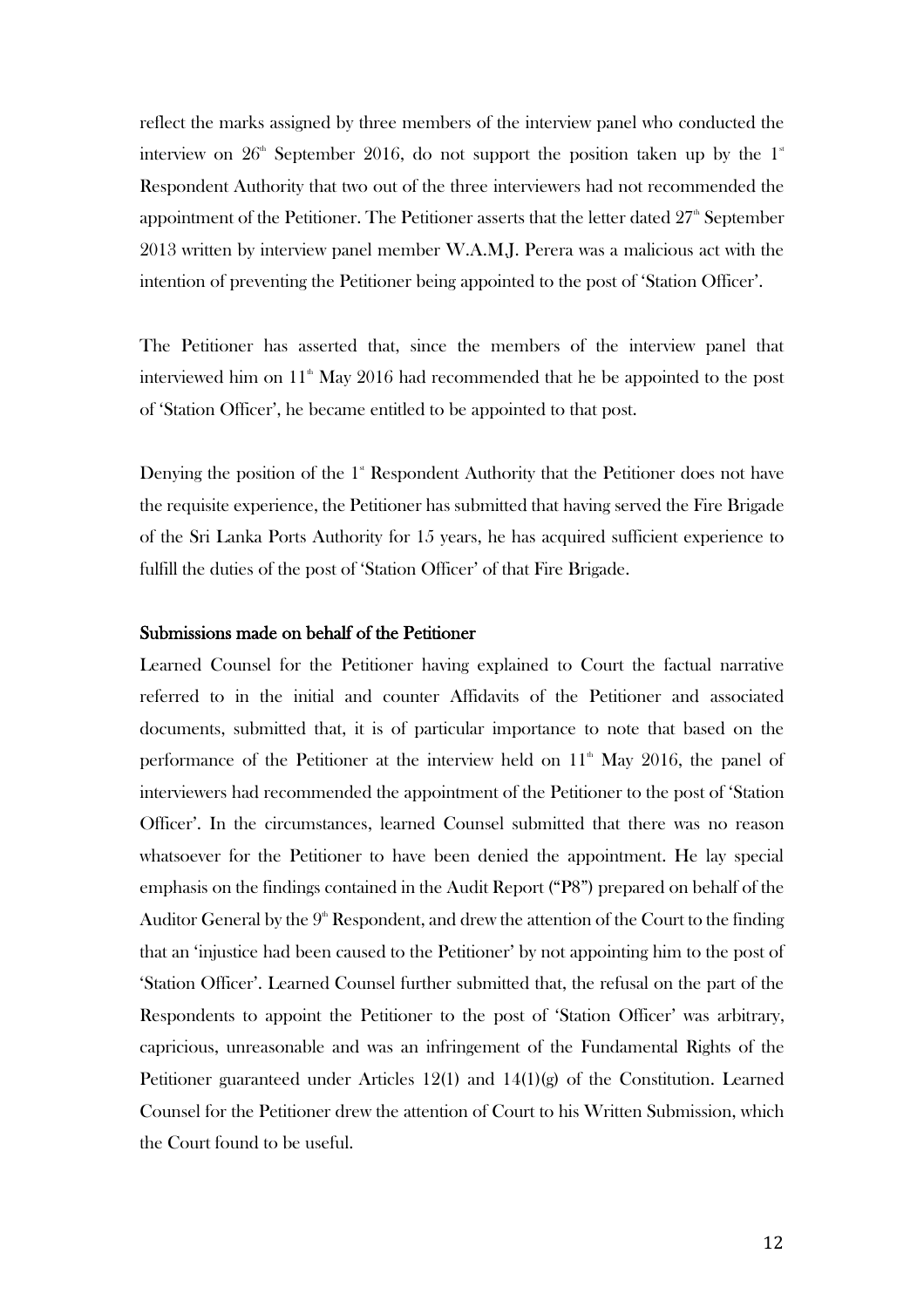#### Submissions made on behalf of the Respondents

Learned State Counsel who appeared on behalf of the Respondents defended the decision of the Respondents in not appointing the Petitioner to the post of 'Station Officer'. Her submission was that, as the Petitioner did not continuously serve at the Fire Brigade of the 1<sup>st</sup> Respondent, and as at the time he applied for the post he was working as a 'Landing and Delivery Clerk' in a different Division of the  $1<sup>*</sup>$  Respondent Authority, he did not possess the required experience to function as a 'Station Officer'. She also drew the attention of the Court to letter dated  $27<sup>th</sup>$  September 2013 sent to the Chief Human Resources Manager of the  $1<sup>*</sup>$  Respondent Authority by member of the interview panel W.A.M.J. Perera, stating that at the interview held on  $26<sup>th</sup>$  September 2013, the Petitioner failed to answer most of the questions which had been posed by him relating to 'general safety' and 'dangerous cargo', and hence the Petitioner was not up to the required standard. Learned State Counsel submitted that member of the interview panel W.A.M.J. Perera had not recommended the Petitioner to be appointed as 'Station Officer'.

Learned State Counsel also drew the attention of the Court to an endorsement made seemingly by the same interviewer on the 'marks sheet', which states that the Petitioner had 'nil knowledge' regarding 'dangerous cargo', 'chemicals' and 'port safety'. She further submitted that, under such circumstances, the Respondents were justified in not appointing the Petitioner to the post 'Station Officer' of the Fire Brigade of the Sri Lanka Ports Authority. In the circumstances, learned State Counsel submitted that the treatment of the Petitioner by the administration of the Sri Lanka Ports Authority did not amount to discrimination and hence the Fundamental Rights of the Petitioner guaranteed in terms of Articles 12(1) and 14(1)(g) of the Constitution had not been infringed by the Respondents. Accordingly, learned State Counsel pleaded that the Application of the Petitioner be dismissed.

Though it is a requirement under the Rules of the Supreme Court, no Written Submissions were tendered on behalf of the Respondents, before the date fixed for argument. It is unfortunate that, even after this Court having drawn the attention of learned State Counsel to the fact that Written Submissions had not been filed on behalf of the Respondents, no attempt was made to seek and obtain the permission of the Court to file Written Submissions even after the conclusion of argument.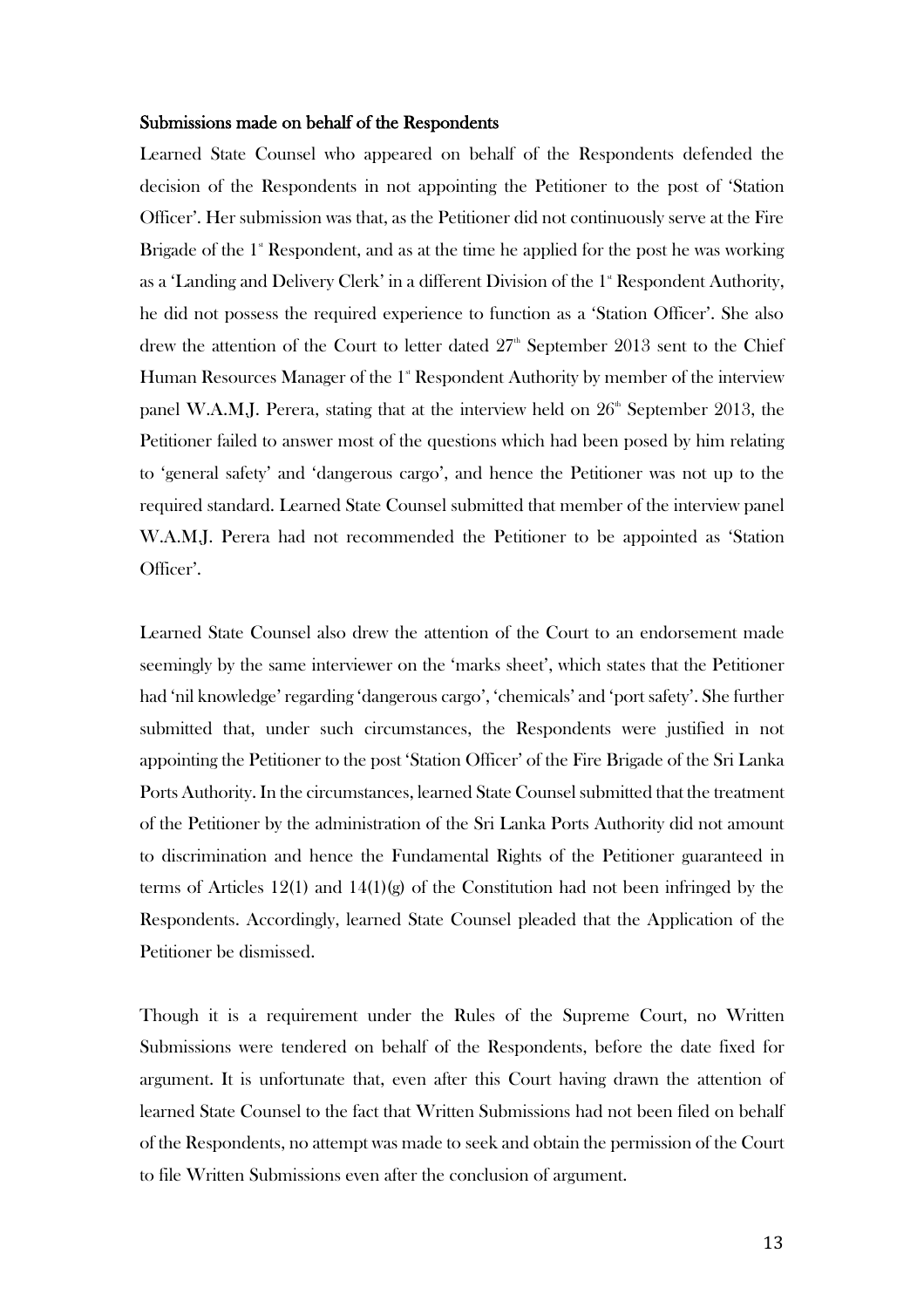Time and again this Court has emphasized the need and usefulness of Written Submissions being filed, in addition of course to the mandatory duty cast by the Rules of the Supreme Court on all Counsel cum instructing attorneys to file Written Submissions. Particularly, at the argument stage, most counsel generally crystalize their submissions and press only certain matters, while not strenuously arguing some other matters. Particularly due to brevity of time that can be allocated for a matter, they support their key arguments, leaving out certain other matters. Particularly in such circumstances, it is extremely helpful to Court if 'post argument written submissions' are tendered with the leave of Court.

#### Analysis by Court and findings

In this matter, the core issues to be determined by this Court is (i) whether the nonappointment of the Petitioner to the post of 'Station Officer' of the Fire Brigade of the Sri Lanka Ports Authority following the interview for that post held on  $11<sup>th</sup>$  March 2016, and / or (ii) in the backdrop of all the circumstances of this matter including the outcome of the interview held on  $11^{\text{th}}$  March 2016, whether the publication of a Notice dated  $19^{\text{th}}$ June 2017 ("P13") calling for applications for the post of 'Station Officer' by one or more of the Respondents to this Application, amount to an infringement of the Petitioner's Fundamental Rights guaranteed in terms of Articles 12(1) and  $14(1)(g)$  of the Constitution.

### Article 12(1) of the Constitution

I will initially deal with the first declaration sought by the Petitioner, namely that the Fundamental Right guaranteed by Article 12(1) of the Constitution has been infringed by one or more of the Respondents.

Article 12(1) of the Constitution provides as follows:

"All persons are equal before the law and are entitled to the equal protection of the law."

It is well settled law that, at the core of Article 12 of the Constitution is a key concept, namely the concept of 'equality'. The concept of equality is founded upon the premise that, all human beings are born as equals and are free. Equality confers equal value, equal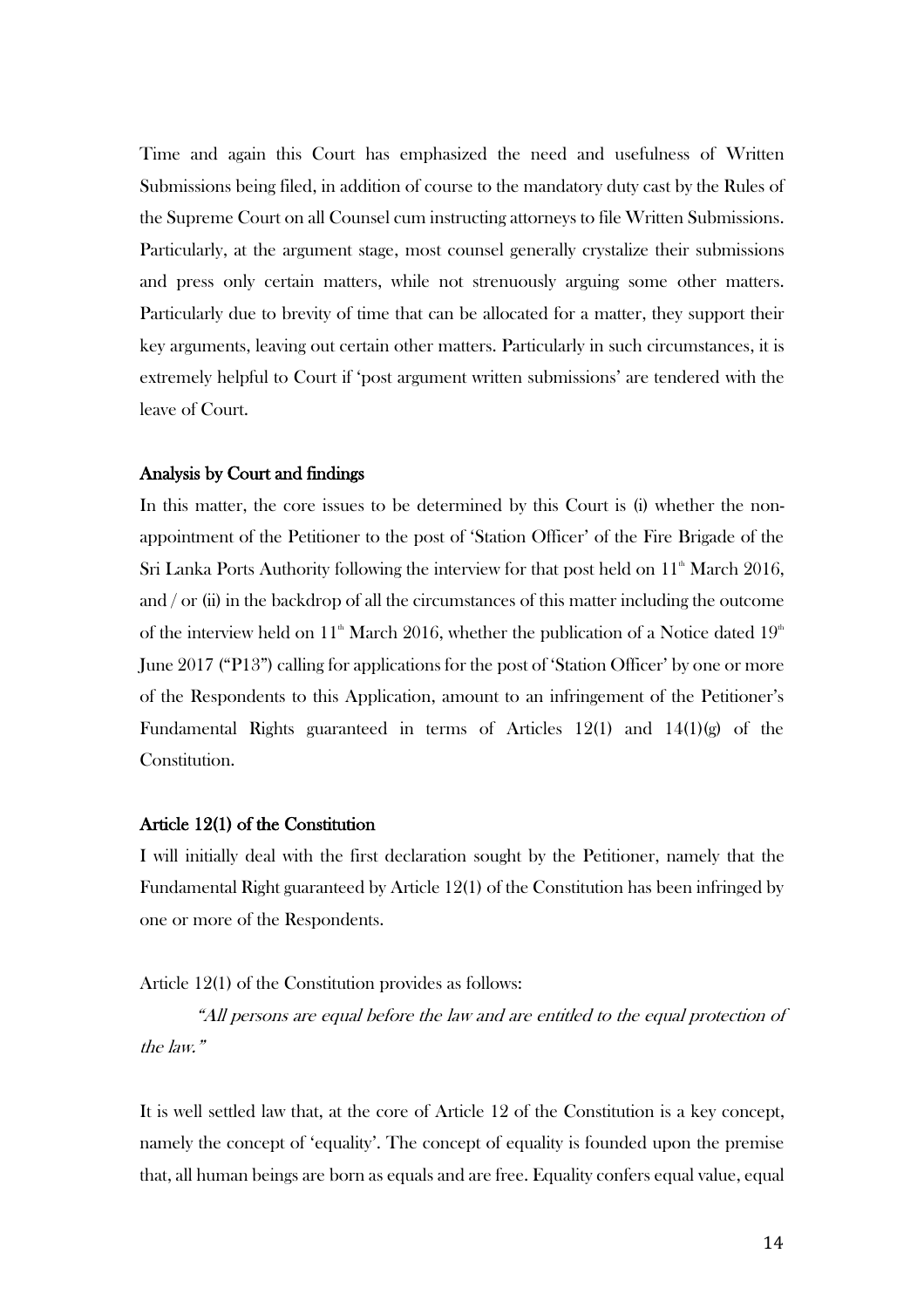treatment, equal protection and equitable opportunities to all persons, independent of or notwithstanding various demographic, geographic, social, linguistic, religious and political classifications based on human groupings prevalent in contemporary society, some of which are immutable or *born to* and others acquired. The concept of 'equality' was originally aimed at preventing discrimination based on or due to such immutable and acquired characteristics, which do not on their own make human being unequal. It is now well accepted that, the 'right to equality' covers a much wider area, aimed at preventing other 'injustices' too, that are recognized by law. Equality is now a right as opposed to a mere privilege or an entitlement, and in the context of Sri Lanka a 'Fundamental Right', conferred on the people by the Constitution, for the purpose of curing not only injustices taking the manifestation of discrimination, but a host of other maladies recognized by law. While all Fundamental Rights are of equal importance and value, the 'right to equality' reigns supreme, as it can be said that, all the other Fundamental Rights stem from the *'right to equality'*. The ability of human beings to live in contemporary society (as opposed to merely existing), and develop and reap the fruits of social, scientific, economic and political developments, is based on their ability to exercise fully the 'right to equality'. Similarly, for human civilizations may they be national or international, to reap the full benefits of knowledge, skills, experience, talents and wisdom that people possess, people of such societies must enjoy the 'right to equality'.

A pre-condition for the maintenance of peaceful co-existence of any plural society, sustainable peace, cohesiveness between different communities, and achieving prosperity, is the conferment of the right to equality to all persons of such society. The right to equality is a fundamental feature of the Rule of Law, which is a cornerstone of the Constitution of Sri Lanka, and hence the bounded duty of the judiciary to uphold. In fact, representative democracy, which the Constitution of Sri Lanka recognizes to be the form of governance of the country, is also founded upon equality.

It is necessary to highlight that, as the Preamble to the Constitution of the Democratic Socialist Republic of Sri Lanka provides, the Constitution has been adopted with the objectives of inter-alia assuring to all Peoples of Sri Lanka freedom, equality, justice, fundamental human rights and the independence of the judiciary, as the intangible heritage that guarantees the dignity and well-being of succeeding generations of the People of Sri Lanka and of all the People of the World, who come to share with those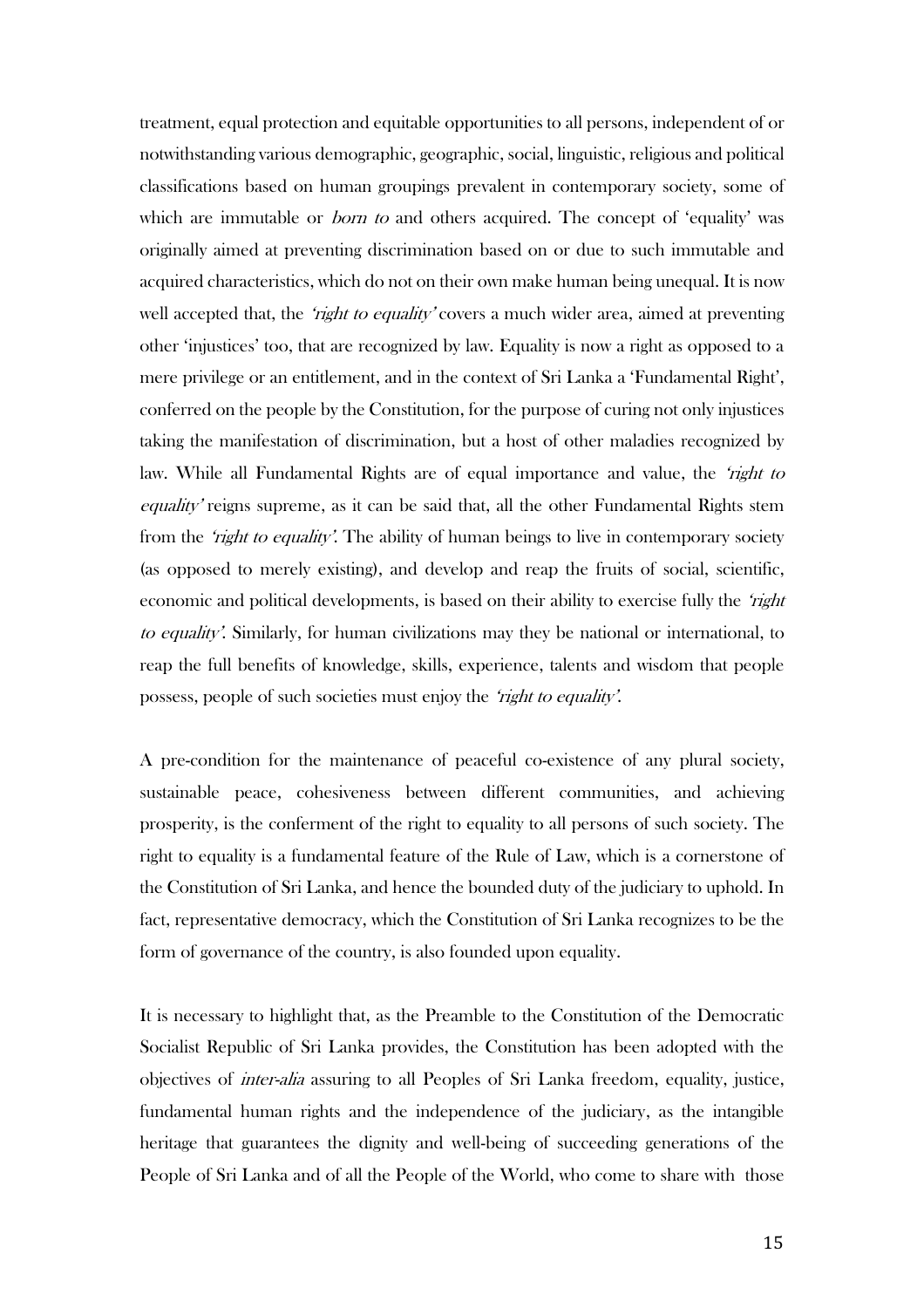generations the effort of working for the creation and preservation of a just and free society.

During the very early stages of the evolution of the legal concept of equality in Sri Lanka, Chief Justice Sharvananda in Elmore Perera v. Major Montague Jayawickrema, Minister of Public Administration and Plantation Industries and Others' explaining the nature of Article 12, held that it forbids the State from denying to any person equality before the law and equal protection of the law. It means that all persons are equally subject to the law and have a right to equal protection of the law, in similar circumstances, both as regards privileges and liabilities imposed by the law. It ensures that, laws have to be applied equally to all persons, and that there must be no discrimination between one person and another, when their position is substantially the same. The principle which underlines Article 12 is that, equals must be treated equally, operate equally on all persons, under like circumstances. Article 12 guarantees equality among equals. It is violated both by unequal treatment of equals and equal treatment of the unequal. Indeed, the concept of equality does not involve the idea of absolute equality among human beings. Thus, equality before the law does not mean that persons who are different shall be treated as if they were the same. Article 12 does not absolutely preclude the State from differentiating between persons and things. The State has the power of what is known as 'classification' on a basis of rational distinction relevant to the particular subject dealt with. So long as all persons falling into the same class are treated alike, there is no question of discrimination and there is no question of violating the equality clause. The discrimination that is prohibited, is treatment in a manner prejudicial as compared to another person in similar circumstances. So long as classification is based on a reasonable and a justifiable basis, there is no violation of the constitutional right to equality. What is forbidden is invidious (unfair / offensive / undesirable) discrimination. The guarantee of equal protection is aimed at preventing undue favour to individuals or class privilege, on the one hand, and at hostile discrimination or the oppression of equality on the other. Since the essence of the right guaranteed by Article 12 and the evils which it seeks to guard against are the avoidance of designed and intentional hostile treatment, or discrimination on the part of those entrusted with the administering of the same, a person setting up grievances of denial of equal treatment must establish that between persons

<sup>1</sup> [1985] 1 Sri L.R. 285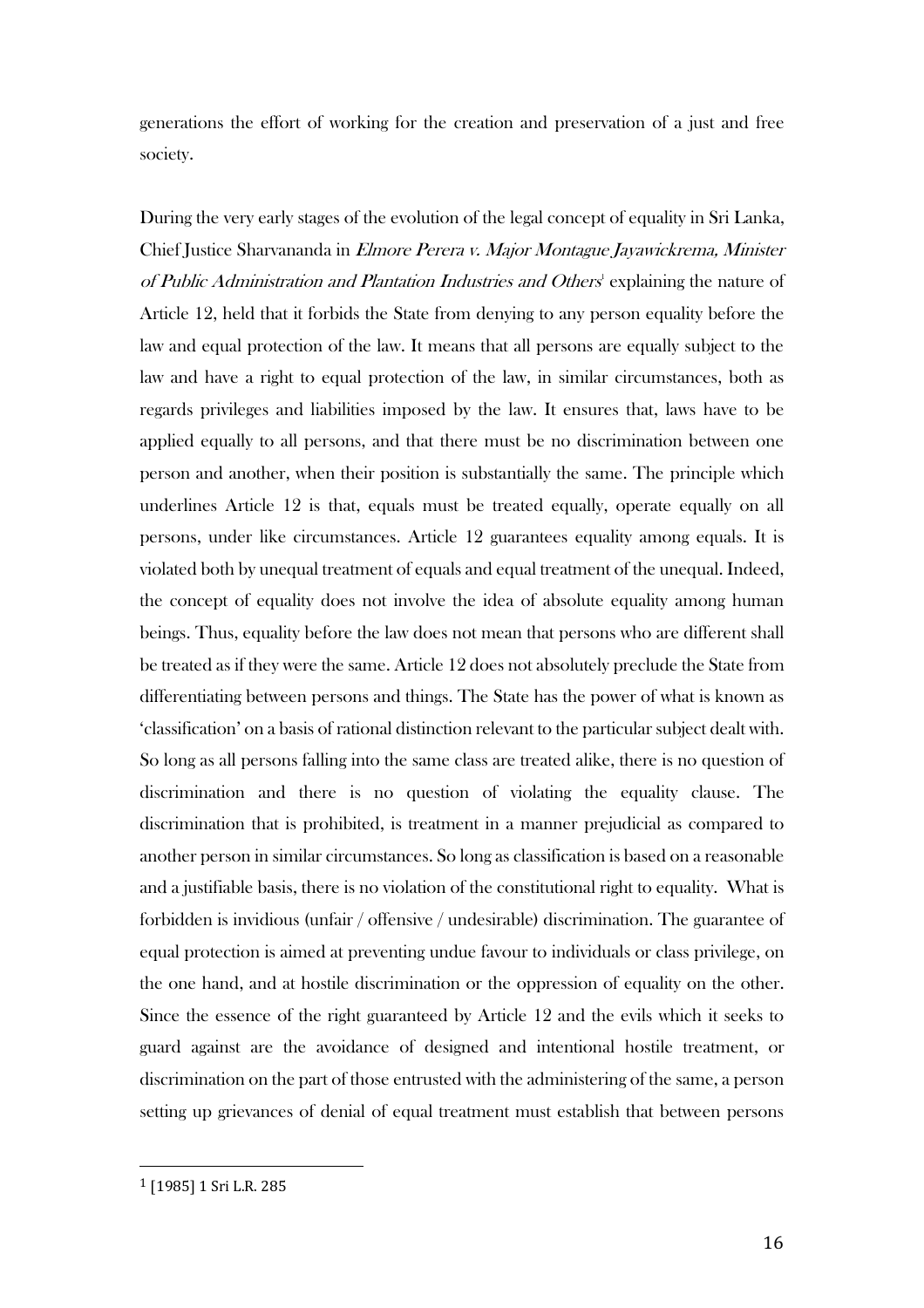similarly circumstanced, some were treated to their prejudice and the differential treatment had no reasonable relevance to the object sought to be achieved. He must show that, the other person was similarly situated or equally circumstanced. He must make out that not only had he been treated differently from others, but had been so treated from persons similarly placed without any reasonable basis, and such differential treatment is unjustifiable. Chief Justice Sharvananda continued to explain that, the expression 'discrimination' indicates an unjust, unfair or unreasonable bias in favour of one person or a class, as well as bias against any person or class. Discrimination can exist only where two persons or two subjects are treated in different ways. It arises only from two dissimilar treatments and from similar treatment. There is no discrimination when two equals are treated alike. Discrimination can exist only where two persons or two subjects are treated in different ways. Chief Justice Sharvananda finally held that, what Article 12 strikes at is not unjust treatment or wrongful treatment, but unequal treatment or unjust discrimination.

It would thus be seen that, former Chief Justice S. Sharvananda's views of the concept of equality is akin to the *'reasonable classification doctrine'* which is consonant with the conventional description of discrimination founded upon the concept of 'equality between similarly placed persons'. Of course, since the pronouncement of the majority judgment in Elmore Perera v. Major Montague Jayawickrema, Minister of Public Administration and Plantation Industries and Others, the Supreme Court of Sri Lanka has somewhat distanced itself from the interpretations provided by Chief Justice S. Sharvananda to the concepts of 'equality' and 'discrimination', and provided an expansive and more progressive definition of the concept of equality, founded upon the concept of 'substantive equality', aimed at protecting persons from arbitrary, unreasonable, malicious and capricious executive and administrative action. After careful examination and consideration of the law and the need for such law, respectfully, I am also inclined to distance myself from the conservative interpretation given by Chief Justice Sharvananda to the concept of equality, while expressing my agreement with the subsequent views expressed by their Lordships enumerated in the judgments referred to below, which encompass the broad concept of *'substantive equality'*. It is necessary to place on record that the 'reasonable classification doctrine' continues to play an important role in certain factual situations, in determining whether the *right to equality* has been infringed.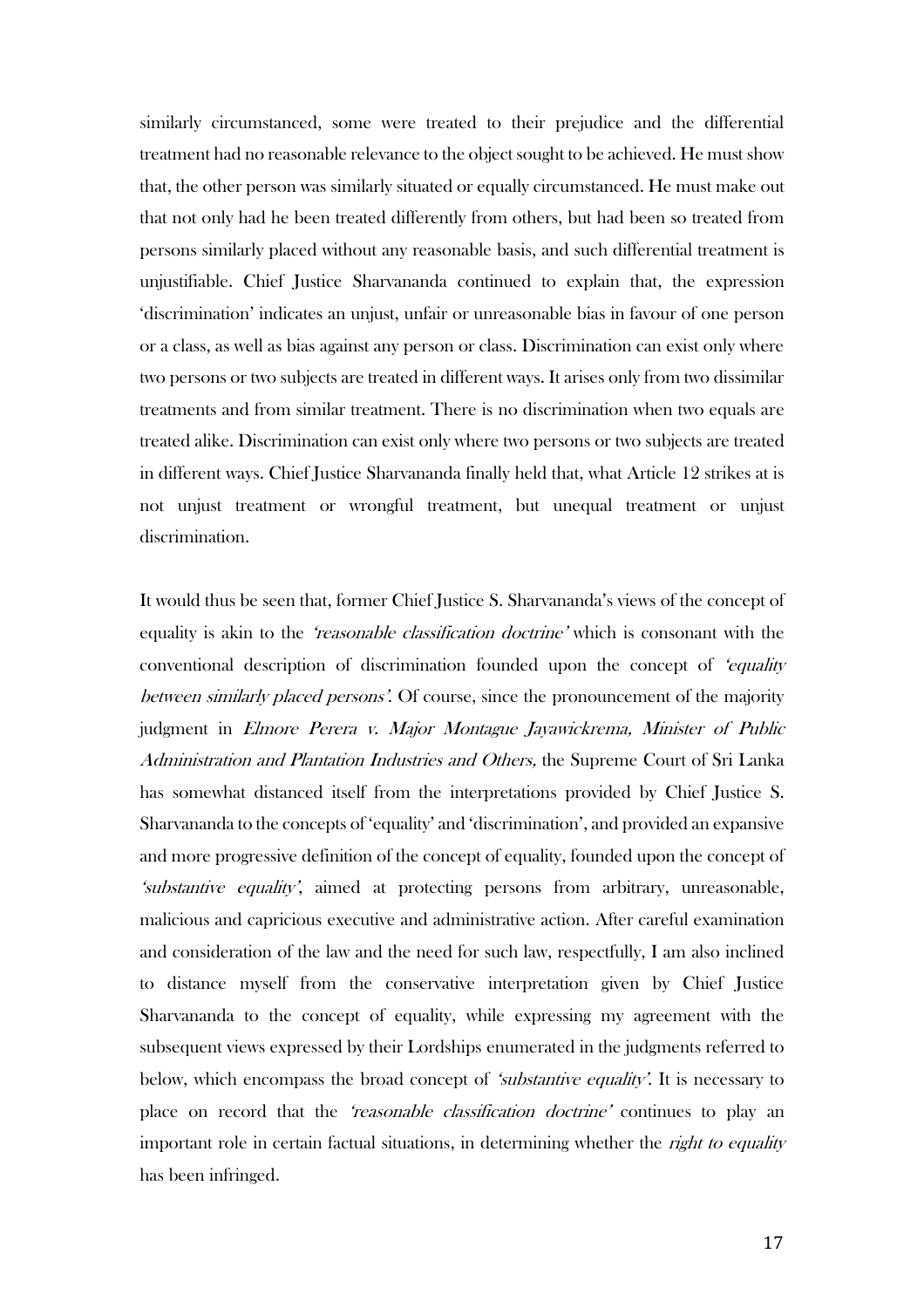However, prior to doing so, I need to refer to a monumental exploration of the concept of equality contained in Indian jurisprudence. Former Chief Justice of India, Justice Bhagwati has somewhat poetically held in *E.P. Royappa v. State of Tamil Nadu<sup>2</sup>* the following:

"Now, what is the content and reach of this great equalizing principle? It is a founding faith, to use the words of Bose J, 'a way of life', and it must not to be subjected to a narrow pedantic or lexicographic approach. We cannot countenance any attempt to truncate its all-embracing scope and meaning, for to do so would be to violate its activist magnitude. Equality is a dynamic concept with many aspects and dimensions and it cannot be cribbed, cabined and confined within traditional doctrinal limits. From a positivistic point of view, equality is antithetic to arbitrariness. In fact equality and arbitrariness are sworn enemies, one belongs to the rule of law in a republic, while the other, to the whim and caprice of an absolute monarch. Where an act is arbitrary, it is implicit in it that it is unequal both according to political logic and Constitutional law and is therefore violative of Article 14."

Article 14 of the Constitution of India is significantly similar to Article 12 of the Constitution of Sri Lanka. However, ex-facie it is apparent that, Article 12 of the Constitution of Sri Lanka is wider in scope than Article 14 of the Constitution of India. On the other hand, the jurisdiction of the Supreme Court of India relating to petitions and appeals alleging violation of rights is wider than the jurisdiction of the Supreme Court of Sri Lanka conferred by Article 126 of the Constitution. However, those differences in nature and scope, in my view, should not debar Sri Lankan justices from where appropriate, taking persuasive cognizance of Indian jurisprudence relating to the interpretation of the substantive legal concepts embodied in the 'right to equality'.

It would thus be seen that, both 'equality between similarly placed persons' and 'substantive equality' come within the scope of Article 12(1) of the Constitution.

<sup>2</sup> AIR 1974 SC 555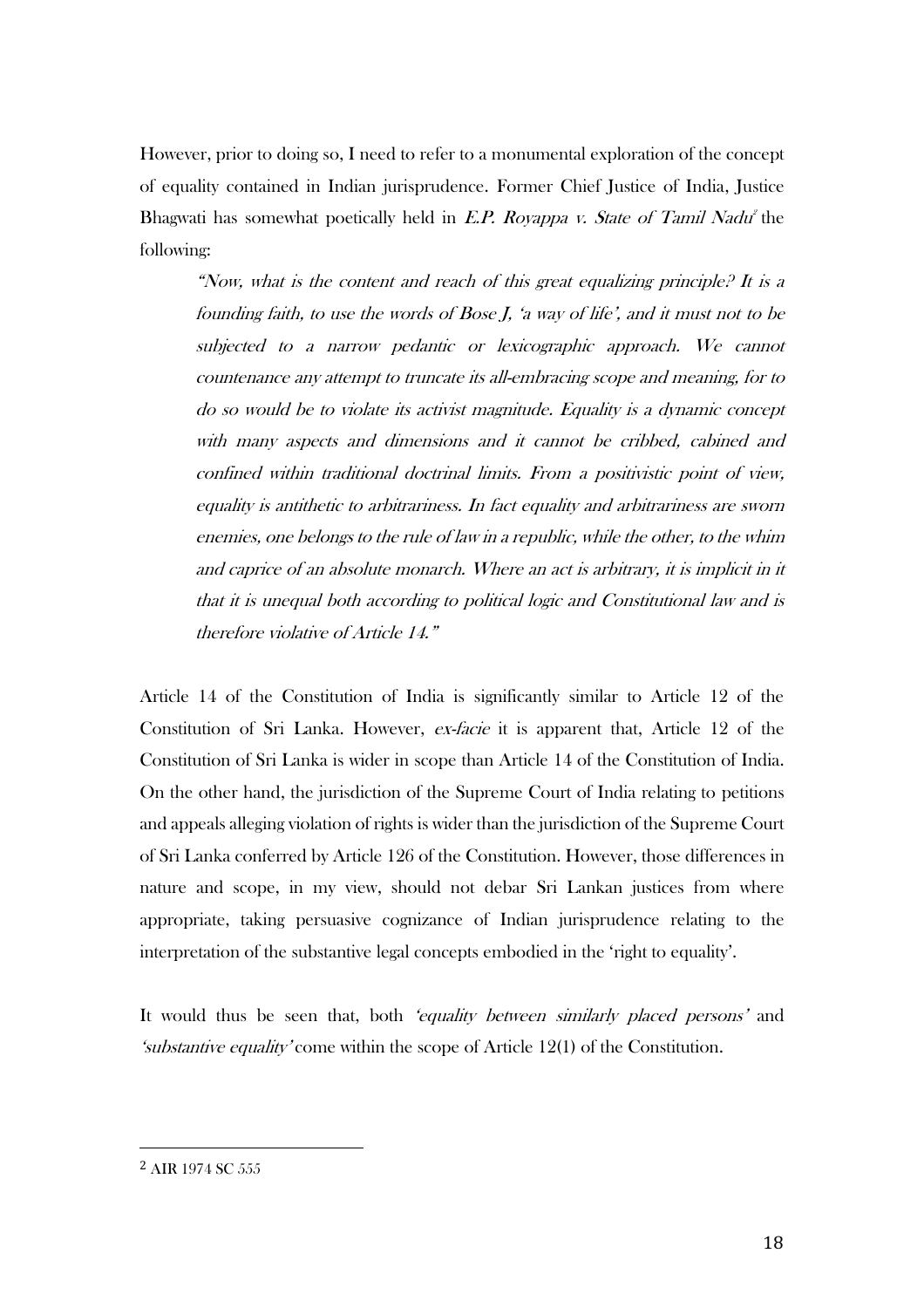As former Chief Justice Parinda Ranasinghe has pointed out in Ramuppillai v. Festus Perera, Minister of Public Administration, Provincial Councils and Home Affairs and *Others*<sup>3</sup>, Article 12 requires that, (i) among equals, the law should be equal and it should be equally administered, (ii) like should be treated alike, (iii) all persons are equal before the law and are entitled to the equal protection of the law, (iv) no citizen shall be discriminated against on grounds of race, religion, language, caste, sex, political opinion, place of birth or any such grounds, (v) equality of opportunity is an instance of the application of the general rule underlying Article 12, (vi) whilst Article 12 does not confer a right to obtain State employment, it guarantees a right to equality of opportunity for being considered for such employment, (vii) what is postulated is equality of treatment to all persons in utter disregard of every conceivable circumstance of difference as may be found amongst people in general, (viii) it prohibits class legislation, but that reasonable classification is not forbidden, and (ix) in instances where a classification exists, it must appear that not only that a classification has been made, but also that the classification is one based on some reasonable ground or some difference which bears a just and proper relation to the purpose of the classification.

Justice Dr. Shirani Bandaranayake (as she then was) has pointed out in *Kanapathipilli v.* Sri Lanka Broadcasting Corporation and Others<sup>4</sup>, that the concept of equality, is a "dynamic concept". It is based on the principle that the status and dignity of all persons should be protected whilst preventing inequalities, unfairness and arbitrariness.

It is also necessary to point out that in Wickremasinghe v. Ceylon Petroleum Corporation and others<sup>'</sup> Chief Justice Sarath Silva has pointed out that, although the objective of the right to equality is to ensure that all persons, similarly circumstanced are treated alike, it is seen that the essence of this basic standard is to ensure 'reasonableness' being a positive connotation, as opposed to 'arbitrariness' being the related negative connotation. If legislation or the executive or administrative action in question is 'reasonable' and 'not arbitrary', it necessarily follows that all persons similarly circumstanced will be treated alike, being the end result of applying the guarantee of equality.

<sup>3</sup> [1991] 1 Sr. L.R. 11

<sup>4</sup> [2009] 1 SLR 406

<sup>5</sup> [2001] 2 Sri L.R. 409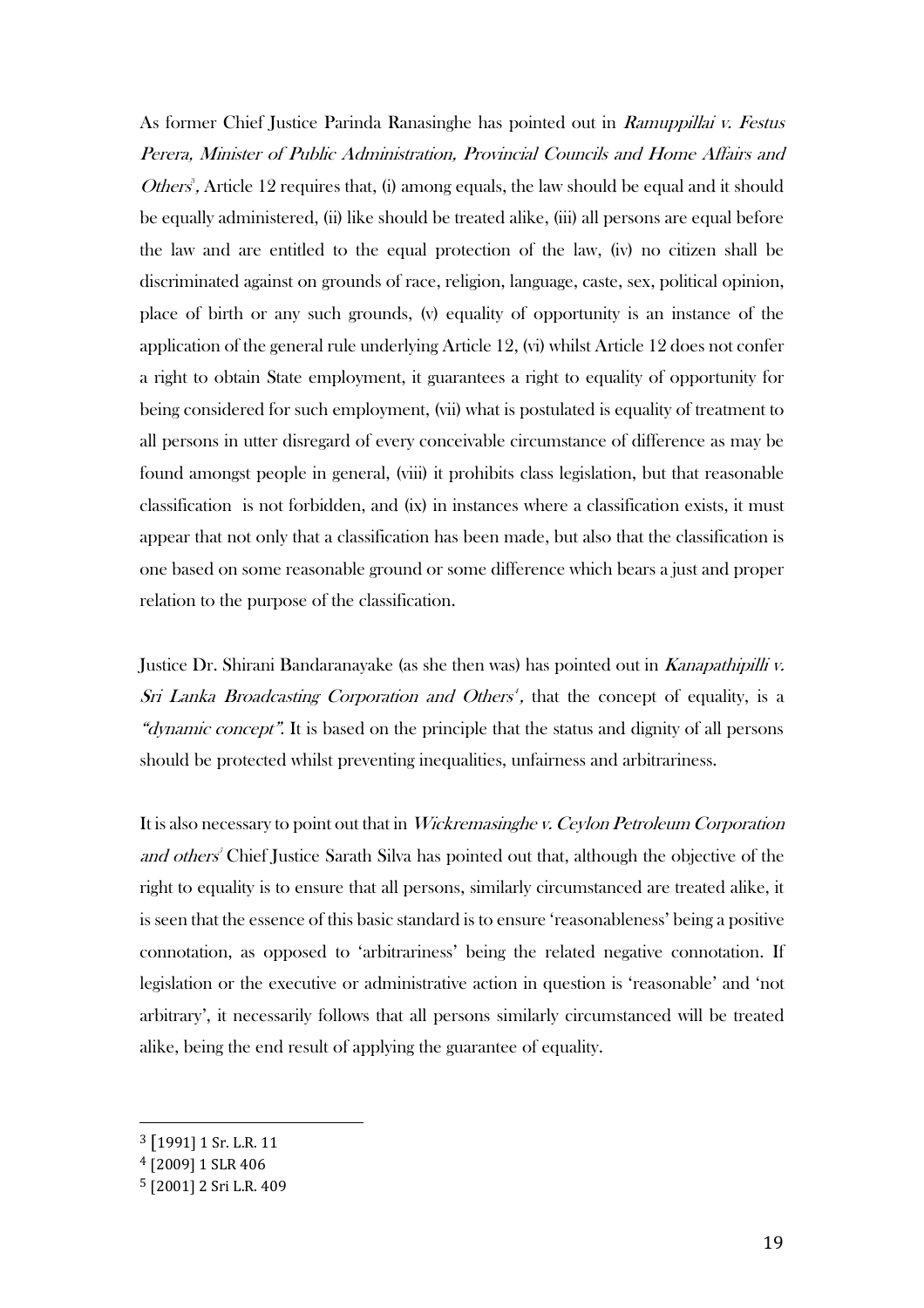In *Weligodapola v. Secretary, Ministry of Women's Affairs<sup>6</sup>, Justice Dr. A.R.B.* Amerasinghe has held that, though Article 12 of the Constitution does not especially mention the right to equality of opportunity for all citizens in matters relating to employment under the State, it is 'a necessary incident of application of the concept of equality' enshrined in Article 12.

It is possible that, Justice Dr. A.R.B. Amerasinghe made specific reference to this fact, since unlike Article 16 of the Constitution of India which makes specific reference to public officers' right to equal opportunity, the 1978 Constitution of Sri Lanka contains no specific Fundamental Right to that effect. It is noteworthy to mention that, the 1972 Constitution (referred to as the 'first republican Constitution of Sri Lanka') contained such a Fundamental Right in Article 18(1)(h).

As Justice Mark Fernando has pointed out in Ramuppillai v. Festus Perera, Minister of Public Administration, Provincial Councils and Home Affairs and Others, the term 'the law' contained in Article 12(1) relates not only to the 'law' as it is conventionally understood and interpreted, it would include both subordinate legislation and executive action. Thus, for the purpose of Article 12, schemes of recruitment, promotion and appointment would come within the scope of the term 'the law'. Thus, both the very nature of schemes of recruitment, promotion and appointment of public institutions such as the  $1^{\circ}$  Respondent Authority, and, should there be an infringement of the application of such a scheme, such infringement too would come within the scope of Article 126 of the Constitution, and thereby the Supreme Court would have jurisdiction to inquire into such complaint alleging an infringement of Article 12(1). This enables employees of public institutions to secure justice from the Supreme Court pertaining to their grievances relating to executive and administrative action in their employment setting. Furthermore, not only in instances where an employer – employee relationship exists or is sought to be entered into, in instances where a contractual relationship existed, exists or is sought to be entered into, the right to equality may be invoked as regards executive or administrative treatment of such contracting party or potential contracting party which is

<sup>6</sup> 1989 (2) SLR 63 at 85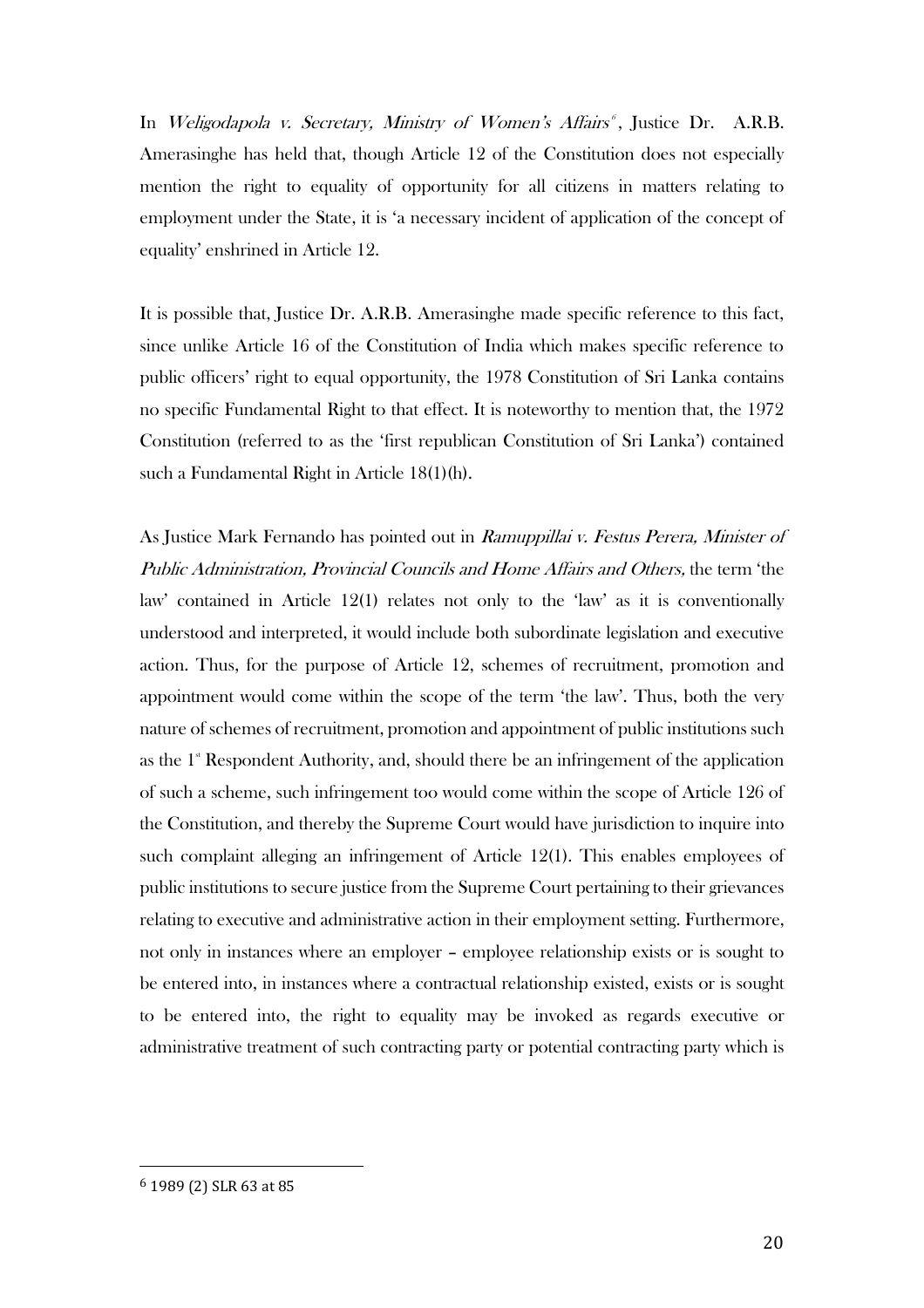a public institution. This is evident upon a consideration of the judgment of Justice Mark Fernando in *Gunaratne v. Ceylon Petroleum Corporation*<sup>7</sup>.

With the afore-stated judicial pronouncements in mind, the primary focus of this judgment is to consider the application of the fundamental *'right to equality'* in relation to the non-appointment of the Petitioner to the post of 'Station Officer' at a public statutory authority, namely the Sri Lanka Ports Authority.

The 1<sup>\*</sup> Respondent – Sri Lanka Ports Authority has been established in terms of the Sri Lanka Ports Authority Act, No. 51 of 1979, as amended from time to time. Section 7(1)(b) empowers the Sri Lanka Ports Authority to employ such officers and servants as may be necessary for carrying out the work of the Authority. Section 7(1)(e) of the Act empowers the Authority to make rules in relation to the officers and servants of the Authority, including their appointment, promotion, remuneration, discipline, conduct, leave, working times, holidays and the grant of loans and advances of salary to them. Therefore, it is apparent that the  $1^{\circ}$  Respondent Authority has the power to make in the form of rules and enforce *inter-alia* schemes for the selection and appointment of persons to various positions at the Sri Lanka Ports Authority, which would include the Ports of Colombo, which is a *specified port* in terms of the Act. In any event, the promulgation of such schemes is part of the inherent administrative power of any organization, including statutory authorities such as the Sri Lanka Ports Authority. Such schemes for the selection, appointment and promotion of persons particularly for positions in the public sector, should (a) be founded upon the recognition and compliance with the concept of equality, (b) contain a rational basis, (c) be capable of objective application, (d) be compatible with the organization's objectives, and (e) be aimed at ensuring that the most suitable are selected for the relevant positions. Particularly in the public sector, it would be necessary to develop, have in place, and enforce schemes of appointment and promotion which are compatible with the concepts of equality, for the purpose of (a) providing an environment in which the objectives of the organization are given effect in an efficient manner, (b) ensuring meritocracy, (c) preventing arbitrary and unreasonable decision making and nepotism, (d) preserving effective administration, (e) preventing abuse, (f) preventing corruption, (g) ensuring transparency, (h) maintaining the morale of

<sup>7</sup> [1996] 1 Sri L.R. 315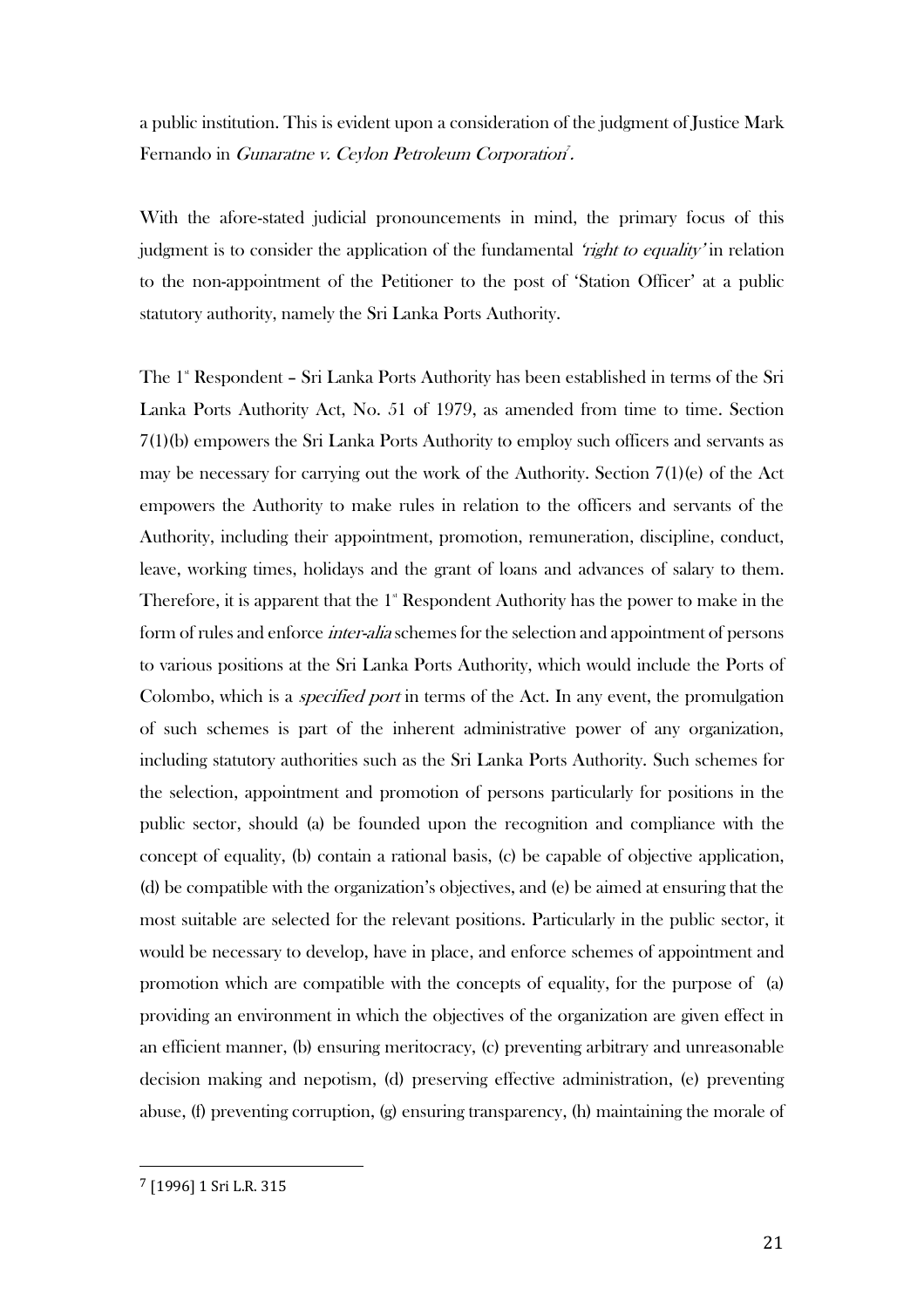the workforce, and (i) ensuring that the public has confidence in such public institutions. Once such schemes are promulgated, it is equally important and necessary to ensure that, they are enforced correctly, comprehensively, uniformly, consistently and objectively. Recruitment and appointment of persons to positions in the public sector cannot be left to be decided according to the whims and fancies of persons in authority. As pointed out by learned counsel for the Petitioner, it has been held by Justice Mark Fernando in Jayawardena v. Dharani Wijayatilake, Secretary, Ministry of Justice and Constitutional Affairs and Others<sup>8</sup>, that, powers of appointment and dismissal are conferred on various authorities in the public interest, and not for private benefit, that they are held in trust for the public and that the exercise of these powers must be governed by reason and not caprice.

It would thus be seen that arbitrariness and unreasonableness in decision-making in selections, appointments and promotions particularly in public sector institutions is inconsistent with the concept of equality. In fact, as pointed out repeatedly by numerous erudite judges, *'arbitrariness is the anathema of equality'*. In India's former Chief Justice Bhagwati's words, 'equality and arbitrariness are sworn enemies'.

In my view, principally, schemes for the selection, appointment and promotion of persons for employment positions should contain mechanisms enabling the selection of the most suitable person for the relevant position, whilst embodying the principle of equality. The objective sought to be achieved by doing so, is the imposition of compulsion on persons in authority who are empowered to take decisions relating to selections, appointments, recruitment and promotions, to arrive at objective and reasonable decisions, and thereby securing protection against arbitrary decision-making. While conferring discretionary authority on elected and appointed higher officials is necessary, it is equally necessary to ensure that, such discretion is exercised for the purpose for which discretionary authority has been conferred, and not for the purpose of giving effect to personal objectives which are inconsistent with equality and influenced by irrational and subjective criteria. In all probability, the conferment of unregulated discretionary power would result in violations of the rule of law, and arbitrary, unreasonable and capricious decision-making, and should therefore be avoided at all cost. Particularly in

<sup>8</sup> [2001] 1 Sri L.R. 132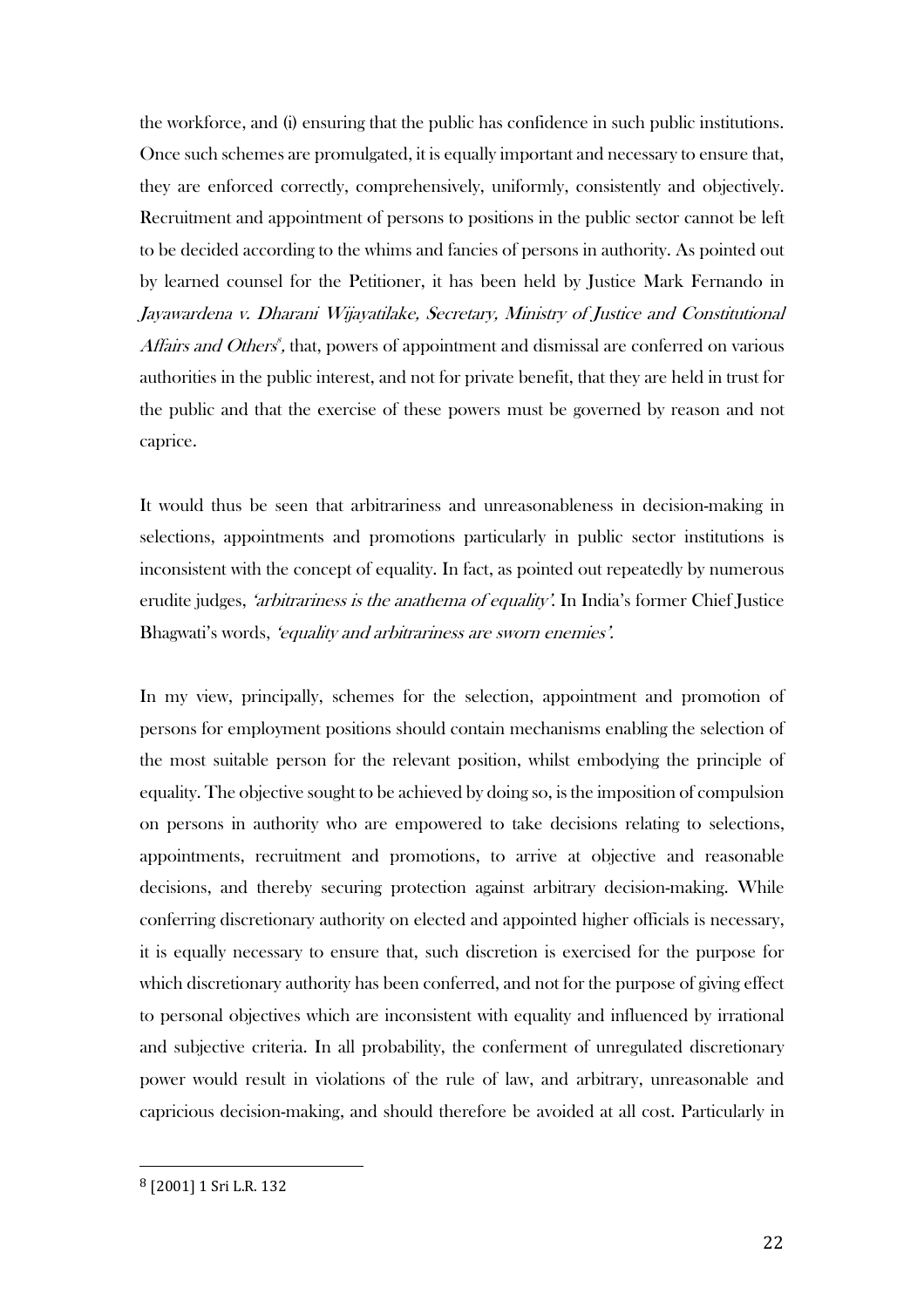and with regard to governance of nation States and management and administration of public institutions, it is of critical importance that, discretionary authority is exercised by Executive and by administrative authorities in public trust, only for the purpose of securing the purpose for which such power had been conferred, for the best interests of the organization concerned, for the best interests of the State, and in overall public interest. Not adhering to these vital norms, can certainly result in an infringement of Article 12 of the Constitution, in injustice, and in the long-term, in calamity.

Whether the  $1^*$  to the  $8^{\text{th}}$  Respondents have acted in conformity with these legal principles, or contrary to the right to equality conferred on the Petitioner by the Constitution, is the purpose of the following analysis of the evidence.

It would be seen that, in this matter, it was of fundamental importance that the Respondents placed the relevant 'scheme of selection and appointment' pertaining to the post of 'Station Officer' of the Fire Brigade of the Sri Lanka Ports Authority  $(1^{\ast})$ Respondent) before this Court. In its absence, this Court can only proceed on the footing that the 'Notice' calling for applications ("P4" and "P13") reflect the relevant scheme of appointment.

Now, I wish to consider whether (i) the non-appointment of the Petitioner to the post of 'Station Officer' of the Fire Brigade of the Sri Lanka Ports Authority following the interview for that post held on  $11<sup>th</sup>$  March 2016, and / or (ii) in the backdrop of all the circumstances of this matter including the outcome of the interview held on 11<sup>th</sup> March 2016, the publication of a Notice dated  $19^{\text{th}}$  June 2017 ("P13") calling for applications for the post of 'Station Officer' breached the principles of equality and non-discrimination.

During the argument stage of this Application, this Court specifically inquired from the learned State Counsel as to whether the appointment of a person as a 'Station Officer' of the Fire Brigade of the Sri Lanka Ports Authority was governed by a formal 'Scheme of Recruitment / Appointment'. She specifically answered that enquiry in the affirmative. Though unsupported by an affidavit, I am ready to accept that answer, since it was made by a Counsel from the Bar table in response to a question posed by Court. Court thereafter inquired from learned State Counsel as to why she did not plead the relevant scheme as an attachment to the affidavit of the Managing Director of the Sri Lanka Ports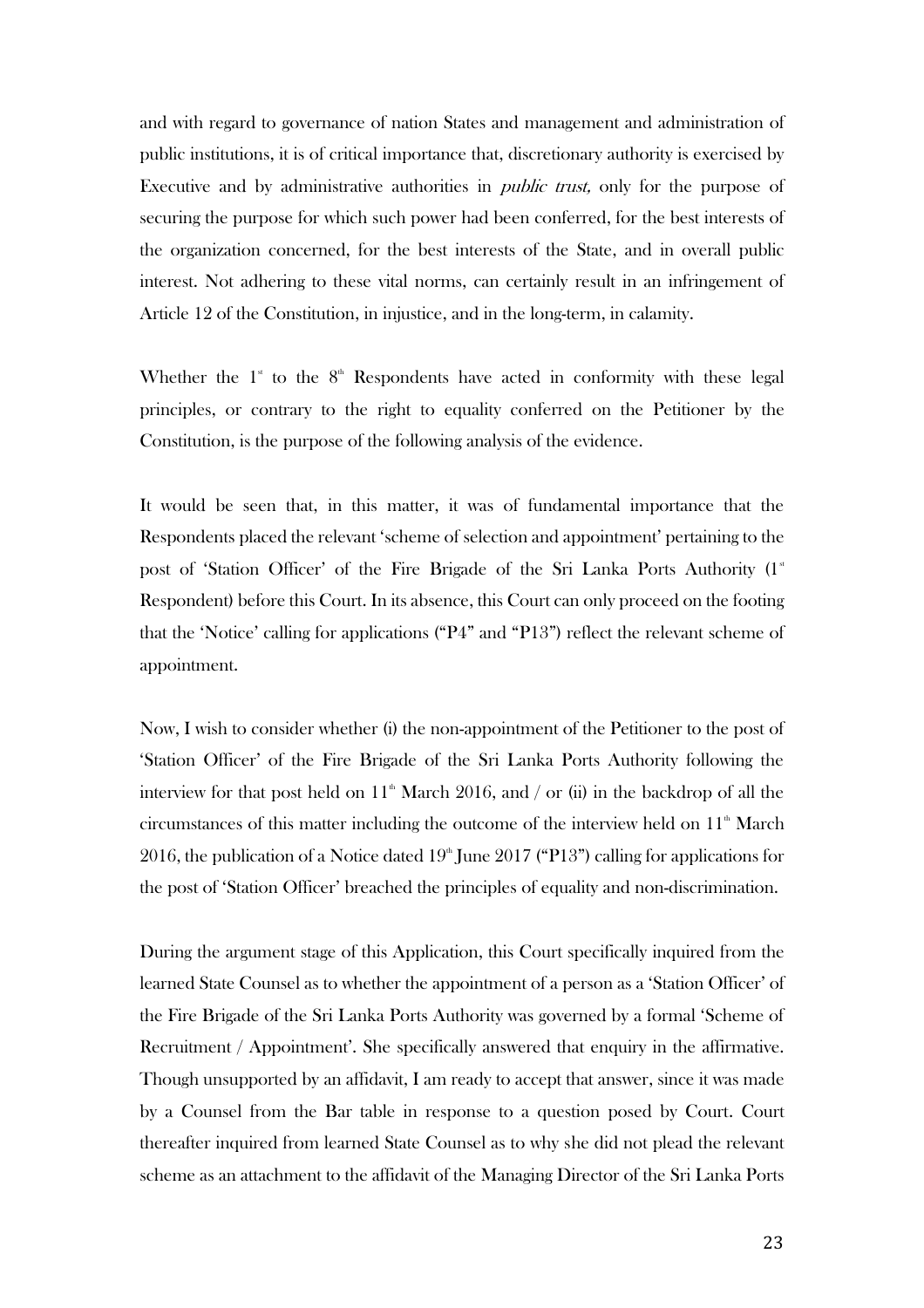Authority, which was the only evidence placed before this Court on behalf of all the Respondents. Learned State Counsel did not respond to that enquiry and remained silent. She offered no explanation either for her persistent silence.

In this regard, it is necessary to point out that, the primary duty of Attorneys-at-Law is to assist Court in the due administration of justice. Their duties and obligations towards their respective clients are subordinate to the duty they have towards Court. This is more so with regard to officers of the Attorney General's Department, who are quite rightly deemed to be *ministers of justice*, due to some of the quasi-judicial functions conferred on the office of the Attorney-General by law. Therefore, officers of the Attorney General's Department are required to actively aid Court in the discovery of the truth and administer justice according to law. It is of critical importance to bear in mind that, officers of the Attorney General's Department are duty bound to act in the best interests of the State, as doing so would be in public interest. Thus, the overall objective of legal professionals serving the State, should be the protection and fostering of public interest. Protecting and acting in the best interests of the State and public officials, is circumscribed by the overarching professional duty legal officers of the State have towards Courts to assist in the administration of justice. Legal Officers of the State are certainly not required and should not protect or defend public officials who have committed any illegality or otherwise acted contrary to law.

I wish to reproduce a passage from Justice Dr. A.R.B. Amerasinghe's treatise on "Professional Ethics and Responsibilities of Lawyers", which provides as follows:

"An attorney has a duty to act in the best interests, of his client. However, in undertaking the conduct of a case in court he takes on himself an office in the performance of which he has other duties. Justice will be done, and then to the imperfect level which human nature allows, if the courts and those assisting them act with integrity and fairness. An attorney's duty to court, to the standards of his profession and to the public which may, and often does, lead to a conflict with his client's wishes or with what the client thinks are his personal interests.

Where there is any doubt, an attorney must put the public interest before the apparent interests of his client. Otherwise, there would not be that implicit trust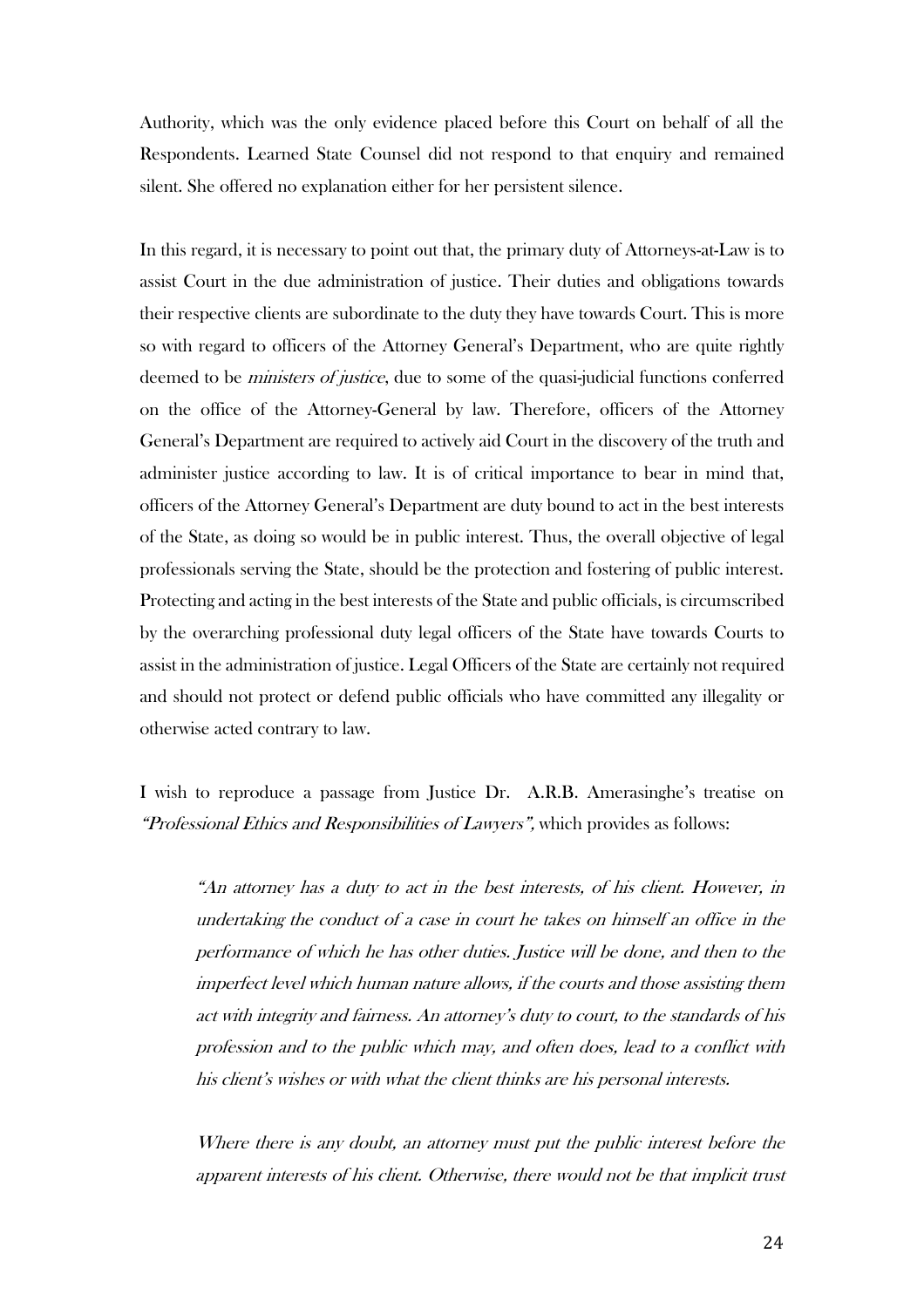between the Bench and the Bar which does so much to promote the smooth and speedy conduct of the administration of justice."

I must emphasize that, for a moment I have not in this instance inferred that the learned State Counsel refrained from responding to the question posed by Court, occasioned by any improper motive. She may have erroneously though or sincerely assumed that, she owed a duty towards her clients to remain silent not answering the question put to her by Court.

Therefore, when questions are posed by Court, State Counsel as well as members of the unofficial Bar must, necessarily answer, and answer truthfully. Remaining silent is no answer at all. If providing an answer is not possible, Counsel must seek the indulgence of Court to remain silent, by explaining why it is not possible to provide an answer.

Be that as it may, in the circumstances, this Court is compelled to recognize the 'Notice' dated  $28<sup>th</sup>$  March  $2012$  (which was produced by the Petitioner marked "P4") calling for applications to fill the vacancy of 'Station Officer' and which led the Petitioner to submit an application and subsequently being interviewed initially on  $23<sup>rd</sup>$  September 2013 and subsequently on  $11<sup>th</sup>$  March 2016, as substantially reflecting the relevant 'scheme of recruitment / appointment'. I have to also infer that the formal 'scheme of recruitment / appointment' was not presented to this Court by the Respondents, as the production of that document would have either supported the case of the Petitioner, or run contrary to the position taken up by the  $1^{\circ}$  Respondent Authority, or have contributed towards both.

I propose to commence the analysis of the factual matrix relating to this application by a consideration of the eligibility criteria or as learned Counsel for the Petitioner put it 'the threshold requirement' contained in the Notice dated  $28<sup>th</sup>$  March  $2012$  ("P4") calling for applications for the post 'Station Officer'. It contains three alternate eligibility criteria or certain 'minimum qualifications', which have been referred to above under the narrative of the Petitioner's position. The position of the Petitioner is that, at the time he preferred the application for the post of 'Station Officer' he possessed both the first and second eligibility criterion, though he was required to fulfill only one. In addition to such minimum qualifications, the Notice also states that, applicants should possess a 'satisfactory performance' level. The Petitioner's position is that he possessed that level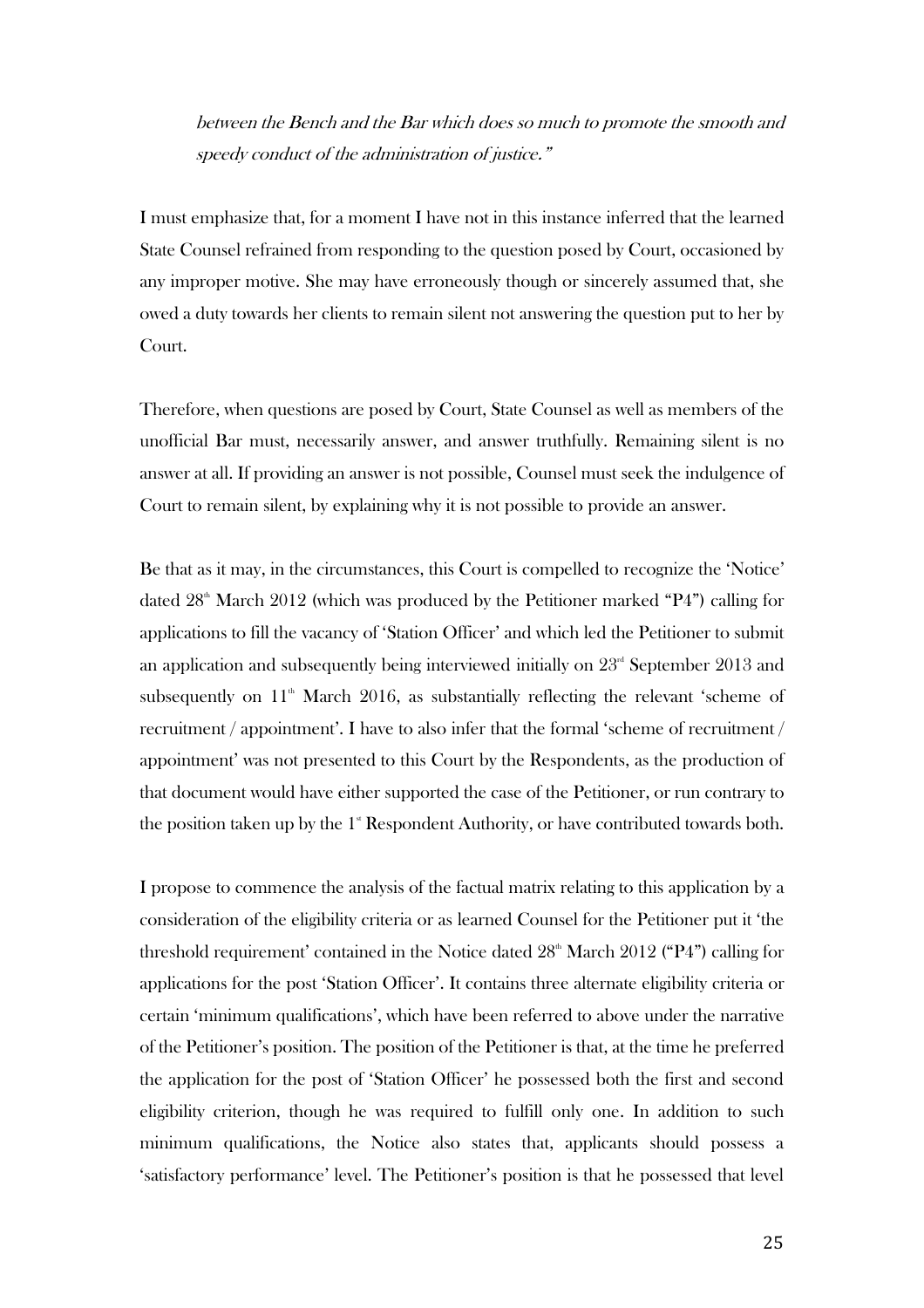of performance too. The  $1^*$  Respondent Authority has not challenged either of these factual positions taken up by the Petitioner. In the circumstances, I conclude that the Petitioner had satisfied the eligibility criteria contained in "P4".

Under 'Notes', "P4" states that, (i) all applicants should pass a written / practical examination aimed at assessing the professional experience applicable for the applied post, and (ii) the applicant should pass the 'interview' or if applicable to the post, pass the 'medical test'. In recognition of its normal usage, I infer that the symbol "/" in Note "(i)" above, denotes alternatives. Thus, what was contemplated was to conduct either a written  $or$  a practical examination. It seems that the term 'or' in Note " $(ii)$ " above is a</u> typographical error or a mistake in the 'Notice' calling for applications. Thus, I conclude that what is actually meant is that applicants will be interviewed, and where relevant to the post applied for, be required to subject themselves to a medical examination. The Managing Director of the 1<sup>st</sup> Respondent Authority has not stated in his affidavit that the post of 'Station Officer' required applicants to pass a 'medical examination'. Nor does the Petitioner state that he was required to subject himself to a medical examination. Therefore, it must be concluded that, according to the 'scheme of recruitment / appointment', applicants who possess the minimum or threshold qualifications referred to above, would be required to face an interview and sit for a written or a practical test. Marks would be given based on their performance, and if only one vacancy existed, the applicant who earned the highest marks would be selected and appointed to the post. There appears to be no other requirement to be satisfied for the purpose of being selected. It is pertinent to bear in mind that, according to this scheme, following the conduct of the interview, if the applicant is recommended for appointment by the panel of interviewers, there is no further step to be taken, than to offer the appointment to the selected candidate.

In this backdrop, I will now examine what actually happened. Sequel to the publication of "P4" the Petitioner and five others have presented applications. Only the Petitioner possessed the minimum qualifications / eligibility criteria. Thus, according to the scheme referred to above, the  $2<sup>nd</sup>$  and  $3<sup>rd</sup>$  Respondents, namely the Chief Human Resources Manager and the Deputy Chief Human Resources Manager, respectively, were required to constitute an interview panel, set or cause the setting of a written or practical examination for the purpose of assessing whether the Petitioner had the necessary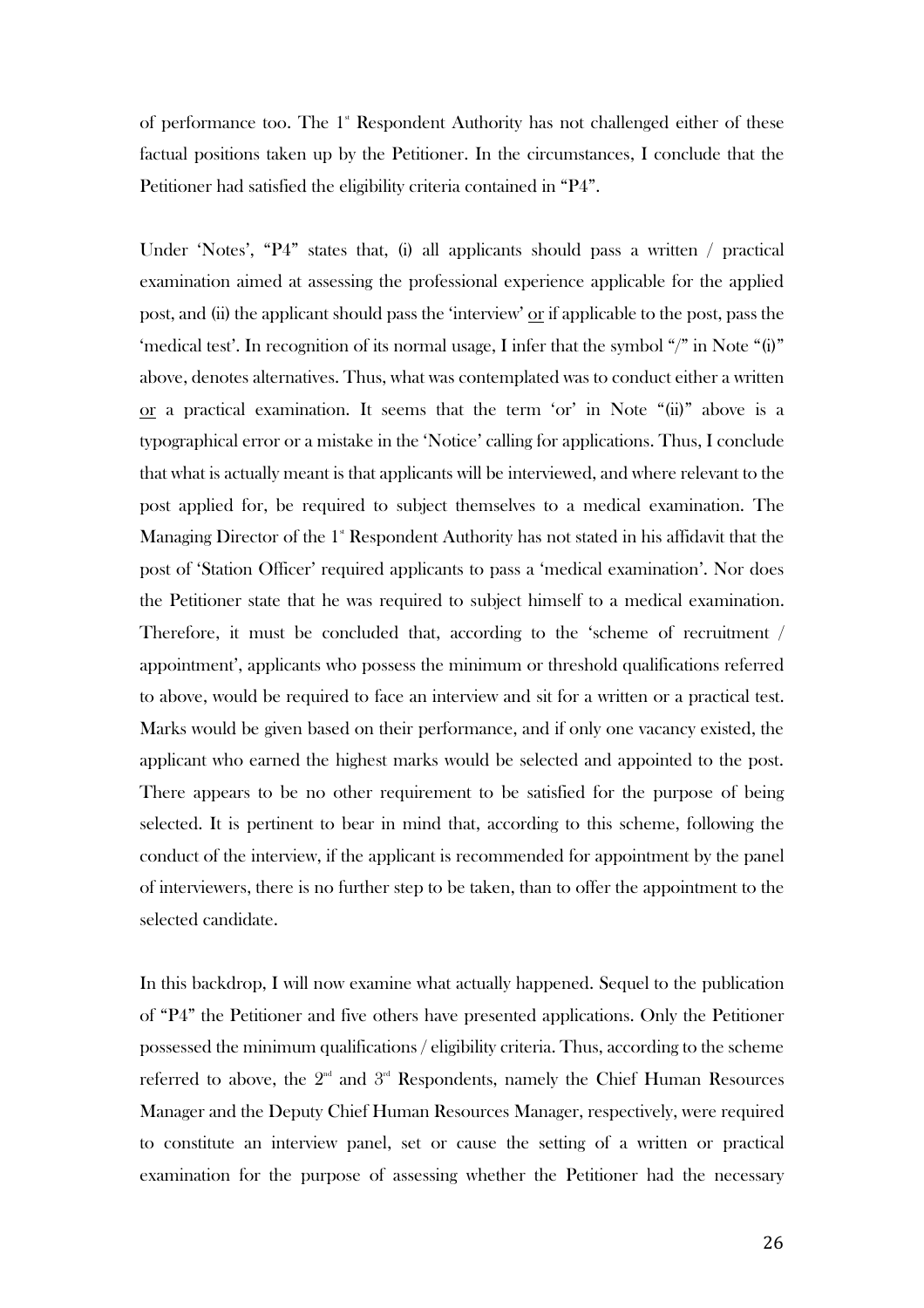practical experience for the post 'Station Officer', and thereafter call the Petitioner to face the interview and sit for the examination. Instead of doing so, the  $3<sup>rd</sup>$  Respondent had written a letter dated  $23<sup>rd</sup>$  April 2013 to the  $4<sup>th</sup>$  Respondent seeking his consent to hold the interview and the examination. This step which the  $3<sup>nd</sup>$  Respondent has taken is not a procedural requirement contained in the 'scheme of appointment'. The flaw in the procedure followed, commences at that stage.

The Managing Director of the  $1$ <sup>\*</sup> Respondent Authority in his affidavit offers no explanation as to why it was necessary to seek the consent of the  $4<sup>th</sup>$  Respondent. By letter dated  $11<sup>th</sup>$  May 2013, the  $4<sup>th</sup>$  Respondent declined to give his consent. The Petitioner claims that the reason for the  $4<sup>th</sup>$  Respondent refusing to give his 'consent' was because the Petitioner had not completed the required period of 'continuous service' at the Fire Brigade of the Sri Lanka Ports Authority. The Petitioner's position in this regard seems to be founded upon the contents of the Audit Report marked "P8". The Managing Director of the  $1^{\circ}$  Respondent has neither admitted nor denied this position. In the circumstances, it is necessary to examine whether the relevant 'scheme of recruitment / appointment' contains such a requirement that applicants should possess 'continuous' service at the Fire Brigade. This is pertinent, as admittedly, the Petitioner had not been attached to the Fire Brigade continuously. Furthermore, learned State Counsel too in her submissions relied on the fact that the Petitioner had applied for and obtained another appointment at a different division, and hence at the time he presented the application was not attached to the Fire Brigade. She submitted that, this was a factor that justified the Petitioner not being selected for the post 'Station Officer'. An examination of the "P4" reveals that there exists no requirement that applicants should have continuously been attached to the Fire Brigade or that only serving employees of the Fire Brigade were entitled to apply for the post 'Station Officer'. Further, the Respondents have not taken up the position that, there exists an overarching policy at the  $1^{\circ}$  Respondent Authority, that a person may apply and thereby be selected for a post at a particular Division of the 1<sup>\*</sup> Respondent Authority, only if he had previously continuously served in the same division. In the circumstances, I conclude that, consequent to the Petitioner having applied for the post, the  $3^{\text{\tiny{nd}}}$  Respondent need not have sought the 'consent' of the  $4^{\text{\tiny{th}}}$ Respondent, and the  $4<sup>th</sup>$  Respondent having refused to give his 'consent' was not founded upon a provision in the applicable 'scheme of recruitment / appointment' or a policy of the 1<sup>st</sup> Respondent Authority. Furthermore, the material placed before this Court by the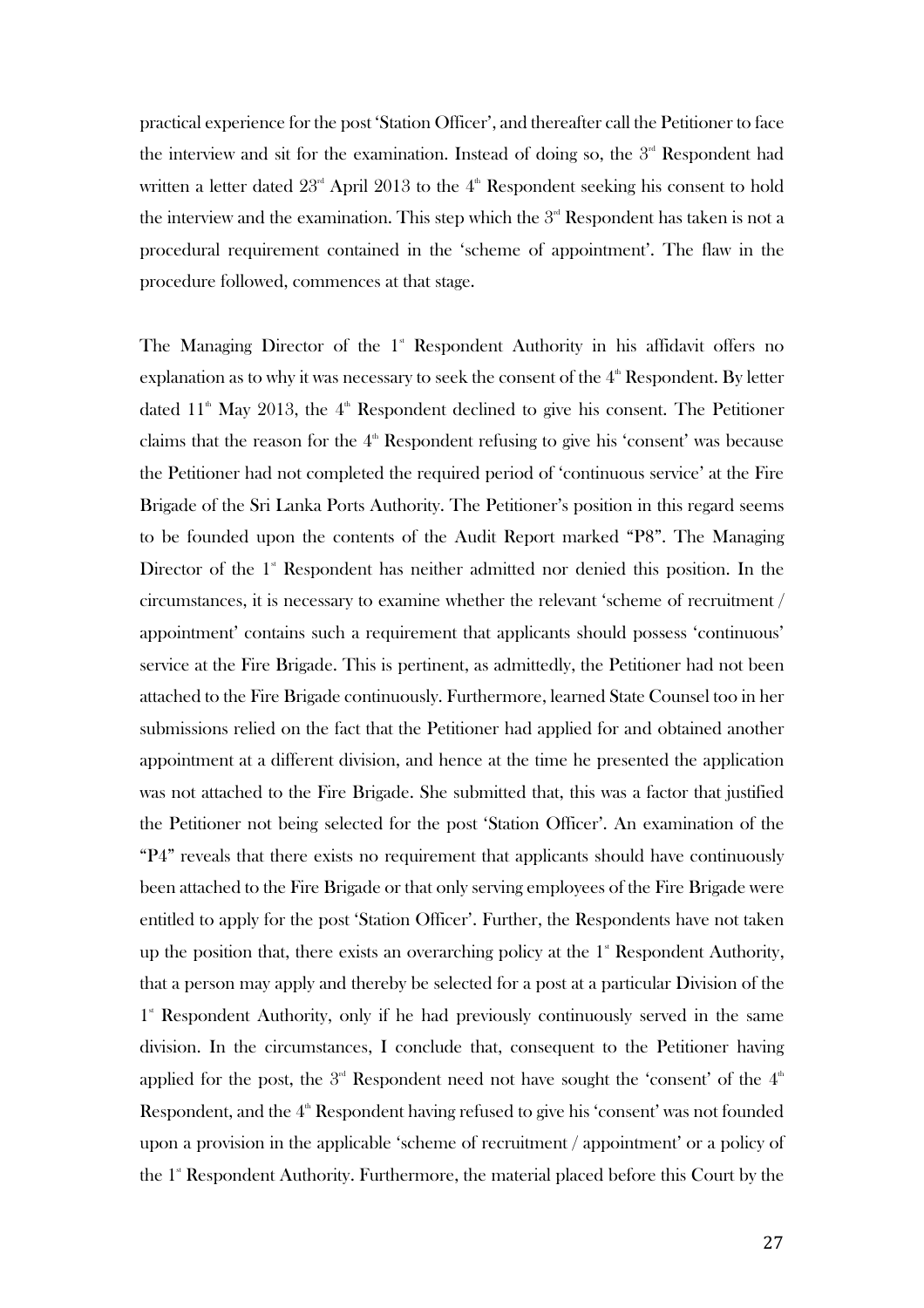Respondents, does not justify the position that, only a serving officer of the Fire Brigade was competent to be appointed and serve as a 'Station Officer'. In the circumstances, I conclude that, this ground urged on behalf of the Respondents seeking to justify the Petitioner not being called for an interview sequel to the original publication of "P4" is both unreasonable and arbitrary.

As the  $2<sup>nd</sup>$  and  $3<sup>rd</sup>$  Respondents failed to conduct the interview and the examination, the Petitioner had to appeal to the Chairman of the  $1<sup>*</sup>$  Respondent Authority. This resulted in the Petitioner being called for an interview, which had been held on  $26<sup>th</sup>$  September 2013. The Petitioner was the only applicant who was called for the interview, seemingly because he was the only eligible applicant. It seems from the relevant 'marks sheet' (produced by the Respondents marked "X3A") the interview and the written / practical examination had been combined by holding a composite 'interview'. This by itself is a violation of the 'scheme of recruitment / appointment'. According to the affidavit of the Managing Director, two out of the three interviewers of the interview panel had not recommended the selection of the Petitioner for the post 'Station Officer'. Thus, according to the Managing Director, it was decided not to appoint the Petitioner. In support of that position, the Managing Director produced marked "R2(a)", "R2(b)" and "R2(c)" being the 'marks sheets' perfected by the interviewers. It was on this occasion that the nominee of the  $4<sup>th</sup>$  Respondent who served on the interview panel, namely, W.A.M.J. Perera, wrote a letter marked "R2(d)" to the  $2<sup>nd</sup>$  Respondent, stating his reasons for not recommending the Petitioner for appointment.

With regard to the 'marks sheets', I wish to make the following observations. The 'marks sheets' indicate by designation and name, the composition of the four-member interview panel. However, the affidavit of the Managing Director reveals that only a three-member interview panel conducted the interview. Further, only three 'marks sheets' were presented to court. No explanation has been given as to why only three officials conducted the interview, instead of the designated four interviewers who were supposed to interview the Petitioner. Further, the three 'mark sheets' submitted do not reveal which of the interview panel member perfected which 'mark sheet'. Further, they have not been signed and dated by the respective members of the interview panel, except for an illegible initial possibly placed by of one possible member. Thus, the integrity of those 'mark sheets' is in serious doubt. As stated above, the affidavit of the Managing Director does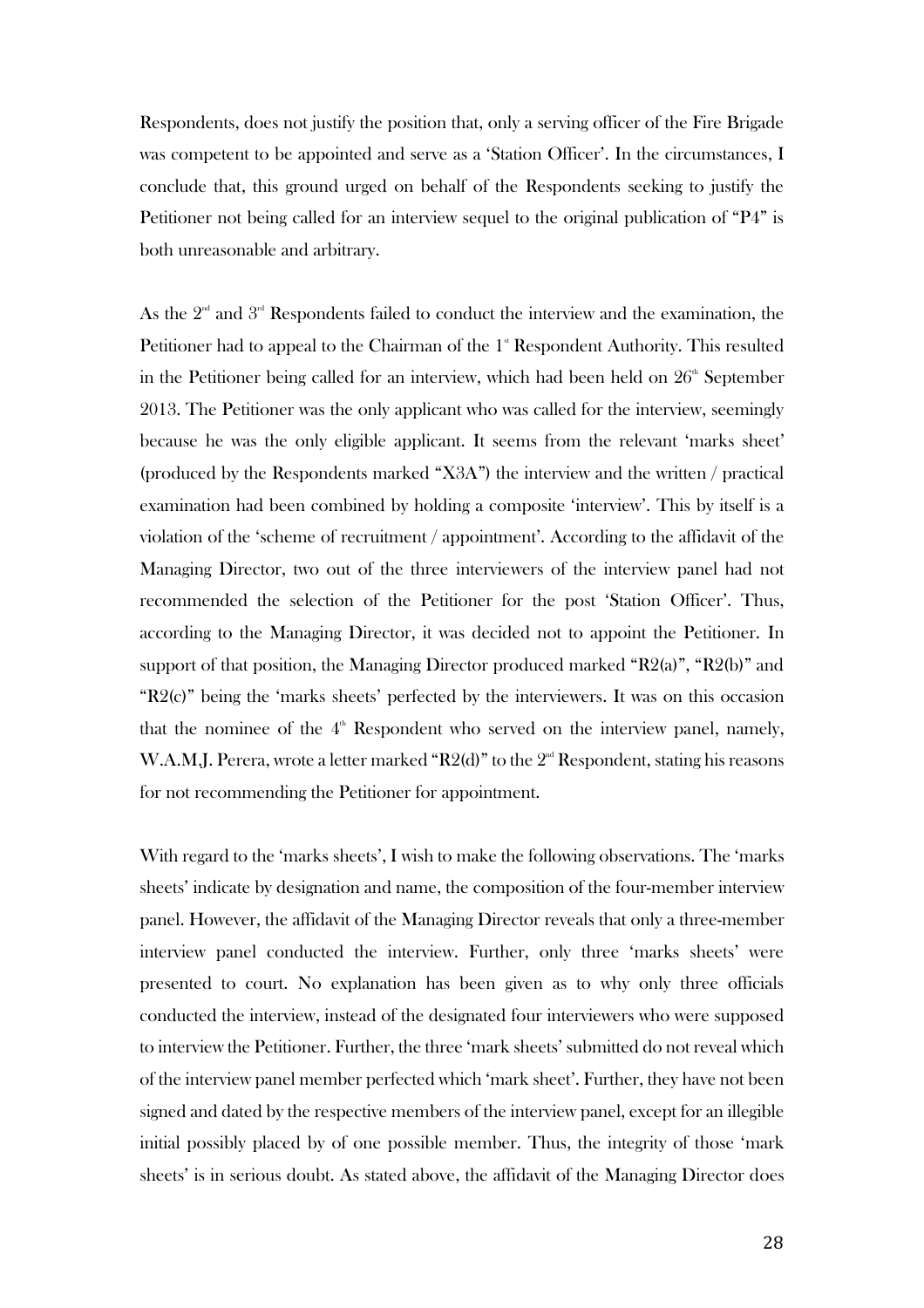not reveal any reason as to whether in fact a written / practical examination was conducted. The Petitioner claims that he presented himself to 'an interview and a practical test'. However, the Respondents have not presented to this Court the examination paper that was administered or a document indicating the performance of the Petitioner at the 'practical test'. Marks sheets "R2(a)", "R2(b)" and "R2(c)" do not contain columns in which marks can be assigned for performance at such a 'practical test'. However, "R2(a)" contains an unsigned endorsement that states "Dangerous Cargo (chemical knowledge) - Nil". "R2(b)" also contains an unsigned endorsement that states "Dangerous Cargo, Chemical knowledge, Port safety – Nil knowledge". Further, "R2(c)" contains an endorsement stating that the Petitioner's answers to questions on 'fire extinguishing' were 'good'. Thus, it seems that, without conducting an examination as contained in the 'scheme of recruitment / appointment', the three interviewers have asked a few questions and assessed the Petitioner. In all the circumstances referred to above, it is difficult to place any reliance on the outcome of this interview cum selection process.

It must be observed that, the afore-stated selection process lacked transparency and compliance with the 'scheme of recruitment / appointment'. In the circumstances, it is quite understandable that the Audit Superintendent  $(8<sup>th</sup>$  Respondent) who conducted the Audit of which the Report was produced marked "P8" had multiple criticisms regarding the selection process and the outcome of it, and concluded that 'injustice' had been caused to the Petitioner. Therefore, it is quite understandable as to why the Managing Director of the  $1<sup>*</sup>$  Respondent did not venture to critique the said Audit Report. From the mere fact that upon the release of the Audit Report ("P8") the management having decided to conduct an 'inquiry' into the matter and having subsequently decided to conduct a fresh interview, reveals clearly that the interview held on  $22<sup>nd</sup>$  September 2013 and its outcome were flawed in many respects.

On  $11^{\degree}$  March 2016, the Petitioner was required to present himself for a fresh interview. At that interview, instead of strict compliance with the 'scheme of appointment', a composite interview had been conducted, which seems to have included testing the knowledge and experience of the Petitioner as well. He was interviewed by four interviewers and he received a total of 68 marks. The interviewers 'recommended' his appointment as 'Station Officer'. The relevant marks sheet was produced marked "R4".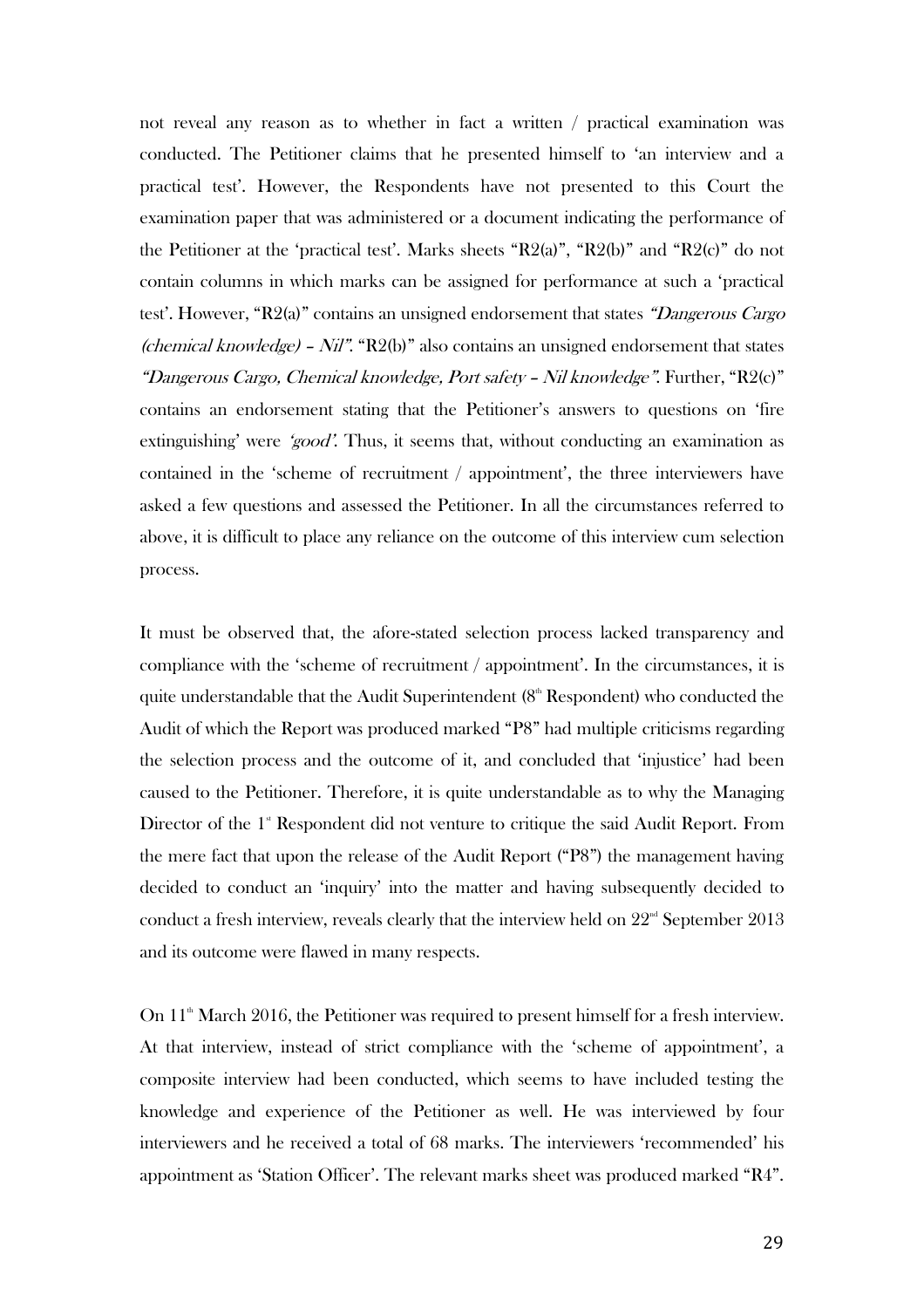Unlike the previous marks sheets produced marked "R2(a)", "R2(b)" and "R2(c)", the authenticities of which are in serious doubt, this marks sheet was signed by the relevant interviewers. Ex-facie, there is no doubt regarding the authenticity of this marks sheet relating to the interview held on  $11<sup>th</sup>$  March 2016.

Notwithstanding the recommendation by the interview panel, the Managing Director in paragraph 21 of his affidavit states that, "the process such as Interview Panel Report signed by the interview panel members seeking approval of the Chairman for the respective appointment has not been concluded consequent to the interview held on 11.03.2016". This sentence does not enable the Court to understand which step in the selection process was not fulfilled. Once, the interview panel had 'recommended' the appointment of the Petitioner to the post 'Station Officer', what was the remaining step in the 'scheme of selection and recruitment / appointment' to be taken? In the absence of such a step that is evident, I am compelled to conclude that, the Managing Director had included that sentence in his affidavit, merely for the purpose of attempting to justify what the Acting Human Resources Manager of the time, who has been cited as the  $7<sup>th</sup>$ Respondent, had done. Namely, make a recommendation to 'cancel' the interview held on 11<sup>th</sup> March 2016, and hold a fresh interview. Affidavits of the  $2<sup>nd</sup>$ ,  $3<sup>rd</sup>$  and  $7<sup>th</sup>$ Respondents have not been filed. Thus, there is no explanation whatsoever, as to the possible justification for the  $7<sup>th</sup>$  Respondent to have taken this step, which in the absence of an explanation can be labeled only as an unreasonable and arbitrary act. It is apparent that, it was that arbitrary decision which resulted in a further decision being taken to publish a fresh Notice dated  $19<sup>th</sup>$  June 2017 ("P13") calling for applications for the post of 'Station Officer' all over again.

It is therefore my conclusion that, the entire process of calling for applications by Notices dated  $28<sup>th</sup>$  March  $2012$  ("P4") and  $19<sup>th</sup>$  June  $2017$  ("P14"), processing of the corresponding applications, conduct of the selection processes, and the non-selection and non-appointment of the Petitioner for the post of 'Station Officer' of the Fire Brigade of the Sri Lanka Ports Authority were seriously flawed, and contrary to the relevant 'scheme of recruitment / appointment'. In the circumstances enumerated above and the reasoning contained in this judgment, I hold that the non-appointment of the Petitioner for the post of 'Station Officer' of the Fire Brigade of the Sri Lanka Ports Authority following the holding of an interview on  $11<sup>th</sup>$  March 2016 and the ensuing calling for fresh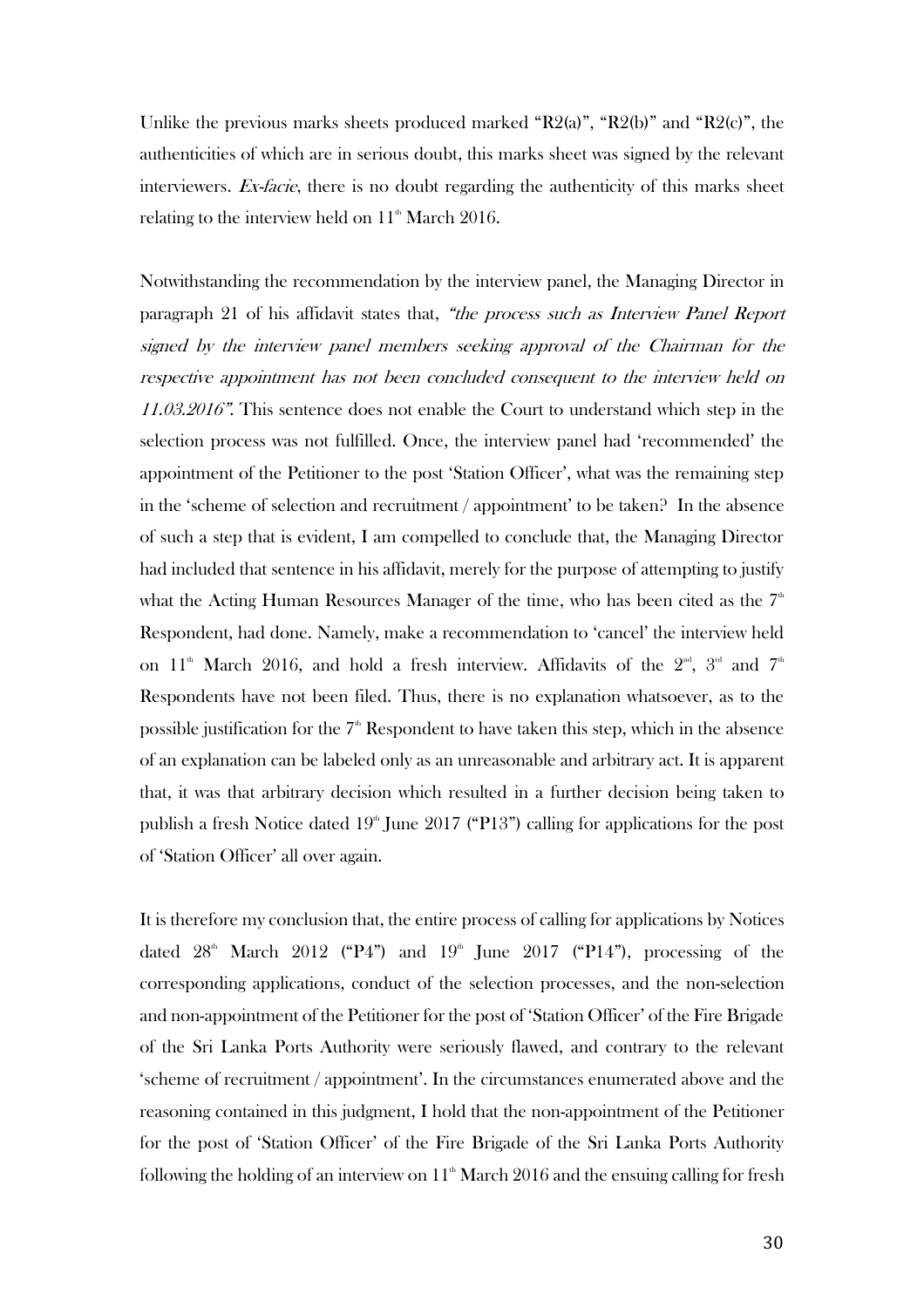applications by Notice dated  $19<sup>th</sup>$  June 2017 was neither reasonable nor justifiable, and was arbitrary, unreasonable and capricious.

There is every reason to believe that, one or more of the  $2^{\text{\tiny{nd}}}, 3^{\text{\tiny{nd}}}, 4^{\text{\tiny{th}}}, 6^{\text{\tiny{th}}}$  and  $7^{\text{\tiny{th}}}$  Respondents had acted maliciously and connived with each other to prevent the Petitioner from receiving the appointment of 'Station Officer' of the Fire Brigade of the Sri Lanka Ports Authority, which he was legitimately entitled to receive in response to his application submitted in 2012. Had the relevant authorities applied the relevant 'scheme of recruitment / appointment' pertaining to that post in good faith and with due diligence, while the Petitioner would have become entitled to hold the post 'Station Officer' in 2012 itself, the Sri Lanka Ports Authority would have had the services of a 'Station Officer' to its Fire Brigade. Particularly for an establishment such as the Colombo Port, I have to take judicial notice of the fact that, the services of a 'Station Officer' of its Fire Brigade would be extremely important.

### Article 14(1)(g) of the Constitution

I shall now deal with the second declaration sought by the Petitioner, namely a declaration that the Fundamental Right guaranteed by Article  $14(1)(g)$  of the Constitution has been infringed by one or more of the Respondents.

Article 14(1)(g) of the Constitution states as follows:

"Every citizen is entitled to – the freedom to engage by himself or in association with others in any lawful occupation, profession, trade, business or enterprise."

It would thus be seen that, Article  $14(1)(g)$  of the Constitution confers on citizens of Sri Lanka the Fundamental Right to be entitled to the freedom to engage by himself or in association with others, in any lawful occupation, profession, trade, business or enterprise.

Article 15(5) of the Constitution, which provides possible restrictions to the Fundamental Right guaranteed by Article  $14(1)(g)$ , states as follows:

"The exercise and operation of the fundamental right declared and recognized by Article  $14(1)(g)$  shall be subject to such restrictions as may be prescribed by law in the interests of national economy or in relation to -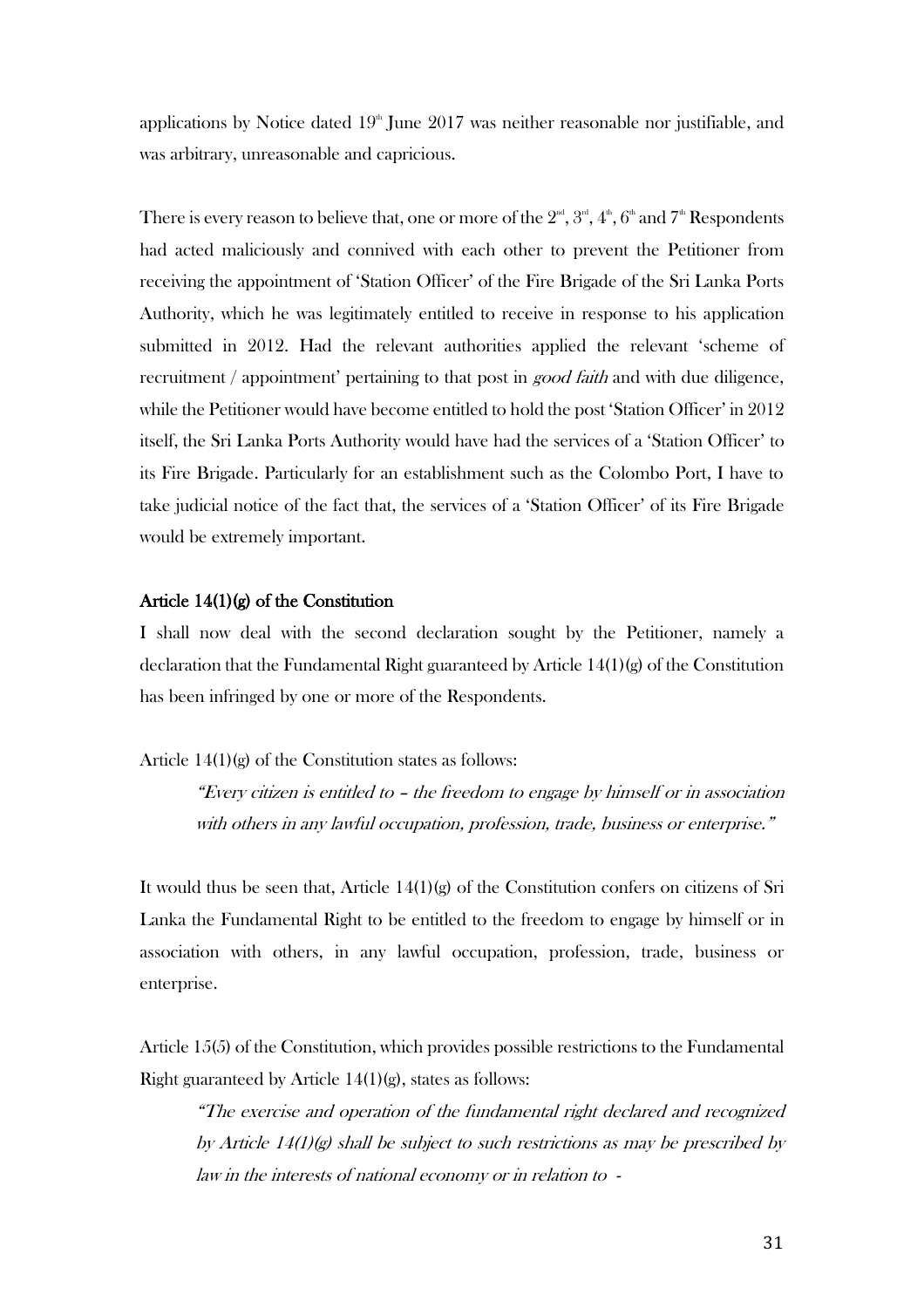- (a) the professional, technical, academic, financial and other qualifications necessary for practicing any profession or carrying on any occupation, trade, business or enterprise and the licensing and disciplinary control of the person entitled to such fundamental right; and
- (b) the carrying on by the State, a State agency or a public corporation of any trade, business, industry, service or enterprise whether to the exclusion, complete or partial, of citizens or otherwise."

Further restrictions that may be imposed are found in Article 15(7) of the Constitution. They relate to restrictions that may be prescribed by law in the interests of national security, public order and the protection of public health or morality, or for the purpose of securing due recognition and respect for the rights and freedoms of others, or for meeting the just requirements of the general welfare of a democratic society.

Article 15(5)(a) recognizes the fact that, the Fundamental Right contained in Article  $14(1)(g)$  does not confer an absolute right or a right that cannot be restricted or conditioned to engage in any lawful occupation, profession, trade, business or enterprise. In order to effectively engage in certain occupations, professions, trades, businesses and certain enterprises, it would be necessary for the State to ensure that, persons who wish to engage in such activities possess certain educational, academic, professional, technical qualifications, training, experience, and skills. It would also be in the interests of the public to ensure that, persons who wish to be engaged in certain occupations, professions, trades, businesses and other enterprises possess legal authority granted by competent authorities such as licenses and permits to engage in such activities. Furthermore, it would be necessary to ensure that, certain occupations, professions, trades, businesses and enterprises are conducted in terms of an appropriate legal and regulatory framework, and where required, subject persons engaged in such activities to regulatory and disciplinary control. Thus, Article  $15(5)(a)$  enables the legislature to enact laws that prescribe or provide for such measures in the form of restrictions to be imposed.

It must be noted that, certain occupations, professions and trades are employment related. Only those holding particular employment positions are entitled to engage in the related occupation, profession or trade. Thus, a prerequisite to engage in the relevant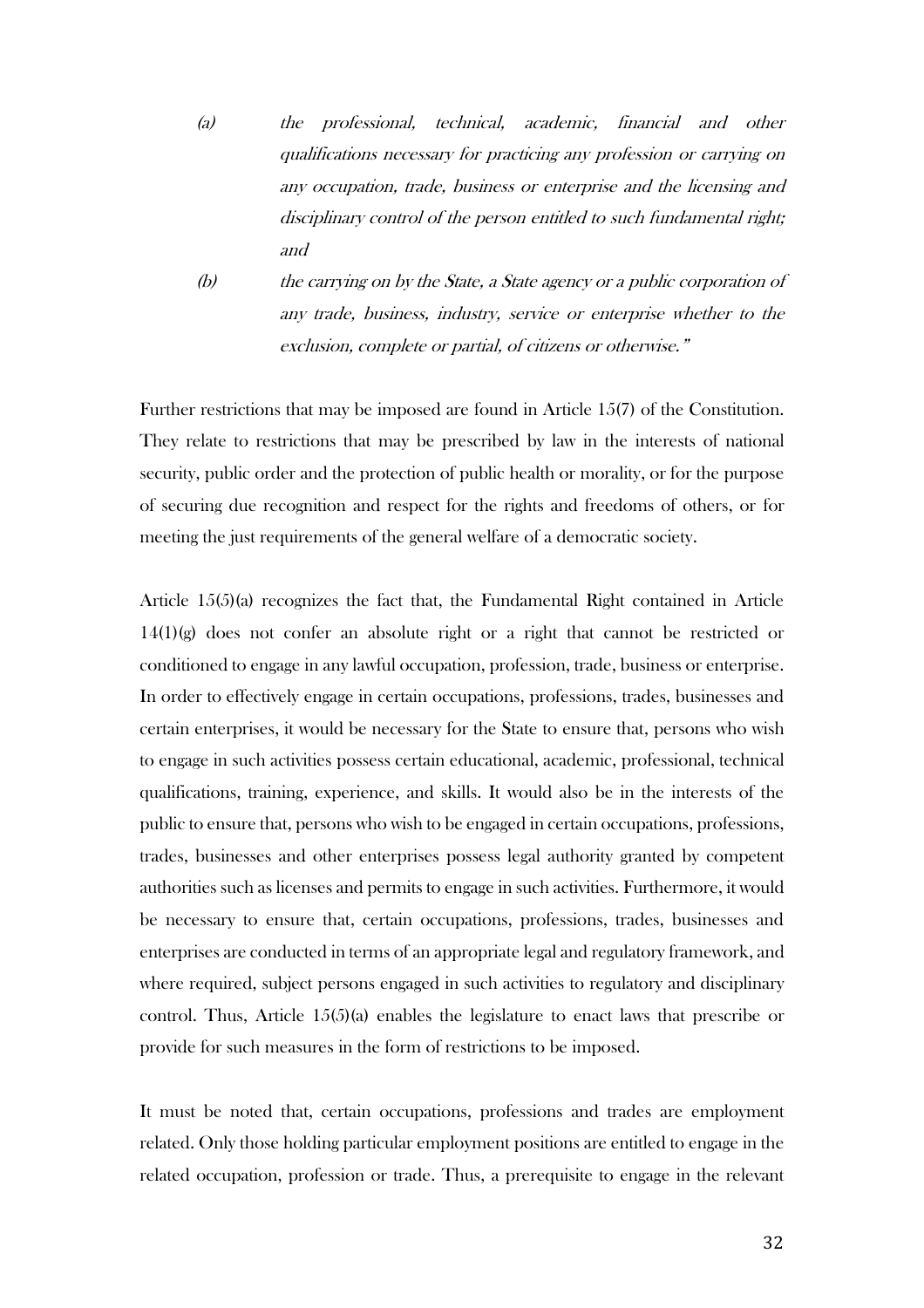occupation, profession or trade, is the requirement to hold the relevant employment position. It should be appreciated that, what Article  $14(1)(g)$  confers is a general right to engage in an occupation, profession, trade, business or enterprise of one's choice. It does not guarantee a Fundamental Right to hold a particular employment related position.

It was held by Chief Justice Sharvananda in *Elmore Perera v. Major Montague* Jayawickrema, Minister of Public Administration and Plantation Industries that, Article 14(1)(g) only recognizes a general right conferred on every citizen to do work of a particular kind and of his choice. It does not confer the right to hold a particular job or to occupy a particular post of one's choice. A similar view was expressed by Justice A.R.B. Amerasinghe in W.M.K. De Silva v. Chairman, Ceylon Fertilizer Corporation<sup>9</sup>, wherein he held that, Article 14(1)(g) ensures that freedom to engage in any lawful occupation of one's choice, but that does not extend to a right to be employed by a particular master or in a particular place of work.

In this matter, while the Petitioner has been successful in establishing that he has been unreasonably and arbitrarily denied being appointed 'Station Officer' of the Fire Brigade of the  $1<sup>s</sup>$  Respondent Authority, at a time when he on his own calling was not even employed at the Fire Brigade and was performing job functions unrelated to fire-fighting, he has not established that, non-appointment to the post of 'Station Officer' of the Fire Brigade amounted to an infringement of his Fundamental Right to engage in a lawful occupation or profession of his choice. It appears from the circumstances of this case that, the Petitioner's desire was to be appointed as 'Station Officer' of the Fire Brigade, and not to engage in any particular occupation or profession of his choice. Correspondingly, his grievance was that he was not appointed to the post of 'Station Officer' and not that, he was deprived of his right to engage in a profession or occupation of his choice. In the circumstances, I am of the view that, the Respondents have not infringed the Petitioner's Fundamental Right guaranteed in terms of Article  $14(1)(g)$  of the Constitution.

<sup>9</sup> [1989] 2 Sri L.R. 393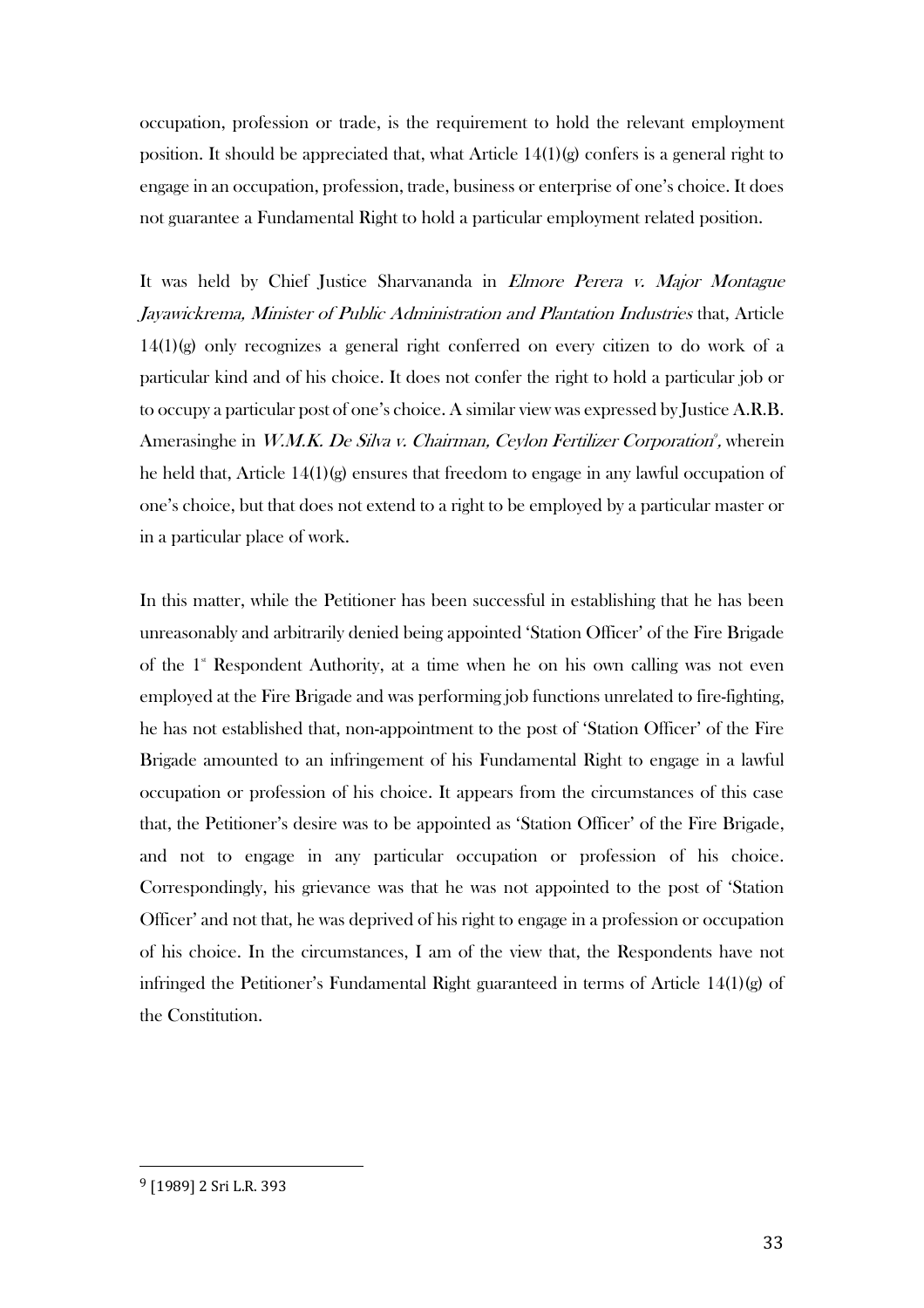### Grant of relief and directives of Court

In view of the foregoing circumstances and reasons, I hold that, the  $1^{\text{st}}, 2^{\text{nd}}, 3^{\text{rd}}, 4^{\text{th}}, 6^{\text{th}},$  and  $7<sup>th</sup>$  Respondents have by the afore-stated impugned decisions and conduct, jointly infringed the Fundamental Rights of the Petitioner guaranteed by Article 12(1) of the Constitution, by depriving him of the right to equality.

Therefore, I hereby issue a Declaration that the Petitioner's Fundamental Rights guaranteed by Article 12(1) of the Constitution have been infringed by the  $1^{\text{\tiny st}}, 2^{\text{\tiny nd}}, 3^{\text{\tiny rd}}, 4^{\text{\tiny th}},$  $6<sup>th</sup>$ , and  $7<sup>th</sup>$  Respondents.

I further direct that, based on the findings of the panel of interviewers who conducted the interview on  $11^{\text{th}}$  March 2016, the Petitioner be forthwith appointed to the post of 'Station Officer' of the Fire Brigade of the Sri Lanka Ports Authority. However, taking into consideration the fact that, had the  $2^{\mathsf{nd}}$ ,  $3^{\mathsf{rd}}, 4^{\mathsf{th}}, 6^{\mathsf{th}}$  and  $7^{\mathsf{th}}$  Respondents correctly and in good-faith applied the 'scheme of recruitment / appointment' of the post 'Station Officer' of the Fire Brigade of the Sri Lanka Ports Authority, the Petitioner would have received the appointment in 2012, I direct that the said appointment be backdated to  $1^\ast$ July 2012.

The Petitioner will not be entitled to receive any back wages.

In the circumstances enumerated above, I make order quashing the Notice dated  $19<sup>th</sup>$ June 2017 ("P13") calling for fresh applications for the post 'Station Officer' of the Fire Brigade of the Sri Lanka Ports Authority, as prayed for in paragraph (g) of the prayer of the Petition.

On a consideration of the totality of the circumstances of this case, I direct the  $1^*$ Respondent – Sri Lanka Ports Authority to pay the Petitioner compensation to the value of Rs. 300,000/=, and the  $2<sup>nd</sup>$ ,  $3<sup>rd</sup>$ ,  $4<sup>th</sup>$ ,  $6<sup>th</sup>$  and the  $7<sup>th</sup>$  Respondents to jointly pay the Petitioner further compensation to the value of Rs.  $100,000/$ =.